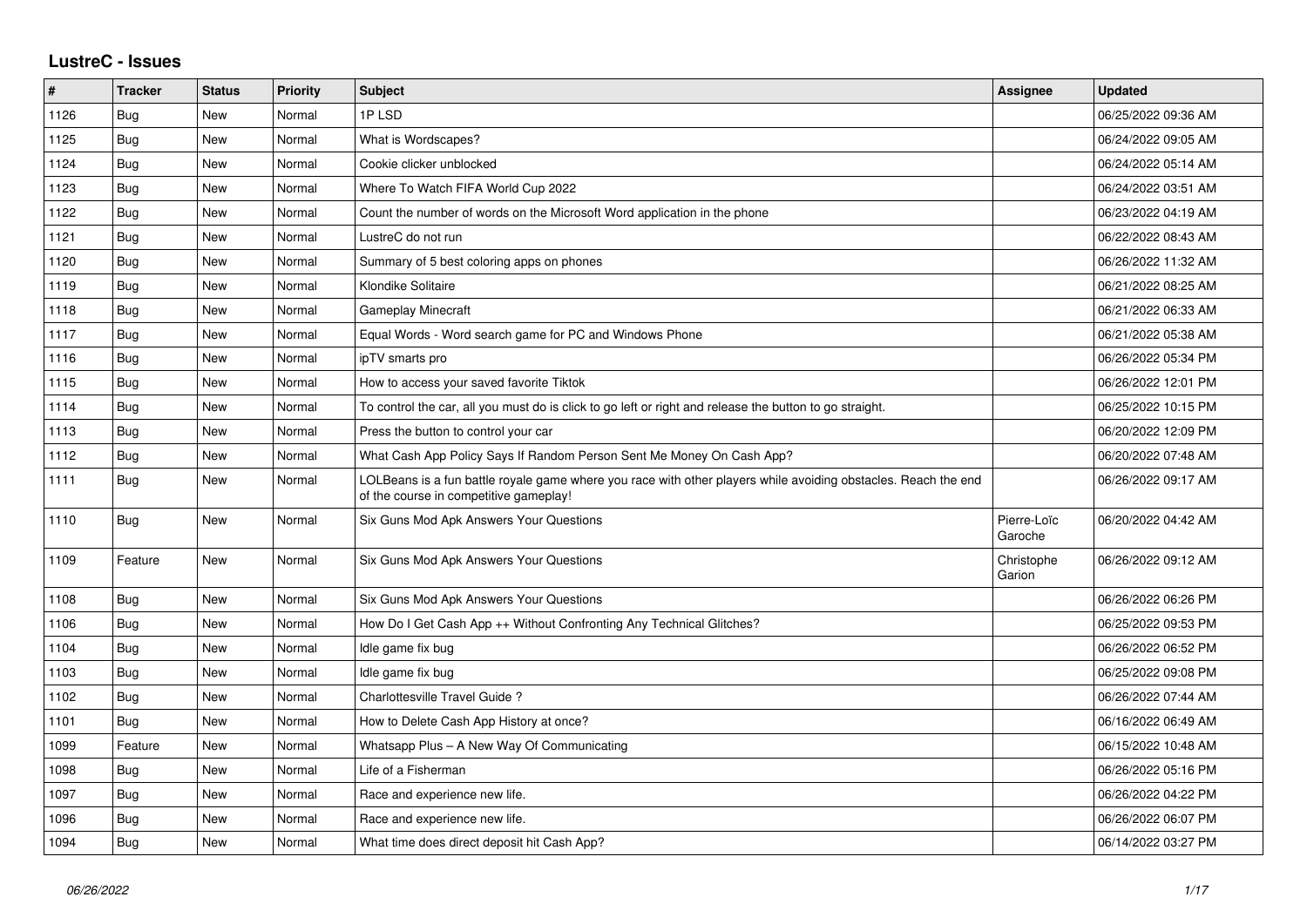| $\pmb{\#}$ | <b>Tracker</b> | <b>Status</b> | <b>Priority</b> | Subject                                                     | Assignee               | <b>Updated</b>      |
|------------|----------------|---------------|-----------------|-------------------------------------------------------------|------------------------|---------------------|
| 1093       | Bug            | New           | Normal          | Uniswap Exchange                                            | Christophe<br>Garion   | 06/14/2022 11:55 AM |
| 1092       | Bug            | New           | Normal          | Ellison Estate Vineyard                                     |                        | 06/20/2022 12:03 PM |
| 1091       | Bug            | New           | Normal          | Find family fun indoors and outdoors in the Jungfrau Region |                        | 06/14/2022 09:33 AM |
| 1090       | Bug            | <b>New</b>    | Normal          | Pay Someone To Do My Assignment                             |                        | 06/11/2022 03:15 PM |
| 1089       | Bug            | New           | Normal          | Pay Someone To Do My Assignment                             |                        | 06/15/2022 04:44 AM |
| 1088       | Bug            | New           | Normal          | Health And Fitness Tips 2022                                | Pierre-Loïc<br>Garoche | 06/20/2022 06:42 AM |
| 1087       | Bug            | <b>New</b>    | Normal          | How do new writers start out?                               |                        | 06/10/2022 03:25 PM |
| 1085       | Feature        | New           | Normal          | dcvghdcc asgdvgd dveduqwv ajdhvwd                           |                        | 06/09/2022 03:46 PM |
| 1084       | Bug            | New           | Normal          | <b>Trippie Redd</b>                                         |                        | 06/11/2022 09:05 AM |
| 1083       | Bug            | New           | Normal          | coin base review                                            |                        | 06/11/2022 09:13 AM |
| 1082       | Bug            | <b>New</b>    | Normal          | Reset chime bank password without phone number              |                        | 06/15/2022 11:56 AM |
| 1081       | Feature        | New           | Normal          | drift boss- the best driftitng game                         |                        | 06/15/2022 05:56 AM |
| 1080       | <b>Bug</b>     | <b>New</b>    | Normal          | How to use Math Wallet   Nexo wallet   CoinTiger Exchange   |                        | 06/15/2022 11:56 AM |
| 1079       | Bug            | New           | Normal          | How to get cheap psychology assignment?                     |                        | 06/15/2022 06:00 AM |
| 1078       | <b>Bug</b>     | New           | Normal          | What Bank Is Cash App On Plaid? Find Clarity And Assistance |                        | 06/15/2022 11:56 AM |
| 1077       | Bug            | <b>New</b>    | Normal          | Les excellentes façons d'utiliser ces images                |                        | 06/26/2022 02:59 PM |
| 1076       | <b>Bug</b>     | New           | Normal          | DedicatedHosting4u                                          |                        | 06/11/2022 09:15 AM |
| 1074       | Bug            | New           | Normal          | Dissertation writing help at economical rates!              | Christophe<br>Garion   | 06/06/2022 04:48 PM |
| 1073       | <b>Bug</b>     | <b>New</b>    | Normal          | <b>Cricut Design Space</b>                                  |                        | 06/07/2022 09:34 PM |
| 1072       | <b>Bug</b>     | <b>New</b>    | Normal          | ij.start canon                                              |                        | 06/21/2022 06:56 PM |
| 1071       | <b>Bug</b>     | New           | Normal          | Cinema HD Review - Cinemahdv2.net                           |                        | 06/21/2022 06:54 PM |
| 1070       | Feature        | New           | Normal          | <b>Tableau Consulting Expertise</b>                         |                        | 06/09/2022 11:50 AM |
| 1069       | <b>Bug</b>     | <b>New</b>    | Normal          | how to get cash app support phone number 24*7 available     |                        | 06/21/2022 08:36 PM |
| 1068       | <b>Bug</b>     | New           | Normal          | 123.hp.com/laserjet                                         |                        | 05/31/2022 12:22 PM |
| 1067       | <b>Bug</b>     | New           | Normal          | Cricut.com/setup                                            |                        | 05/31/2022 12:19 PM |
| 1065       | Bug            | New           | Normal          | The top foreign language training game in 2022              |                        | 06/07/2022 04:05 AM |
| 1064       | Bug            | New           | Normal          | How to delete Cash App history?                             | Pierre-Loïc<br>Garoche | 06/11/2022 10:29 AM |
| 1063       | Bug            | New           | Normal          | 123.hp.com/laserjet                                         |                        | 05/28/2022 12:27 PM |
| 1062       | Bug            | New           | Normal          | Cricut.com/setup                                            |                        | 05/28/2022 12:26 PM |
| 1061       | <b>Bug</b>     | New           | Normal          | Cricut.com/setup                                            |                        | 05/28/2022 12:24 PM |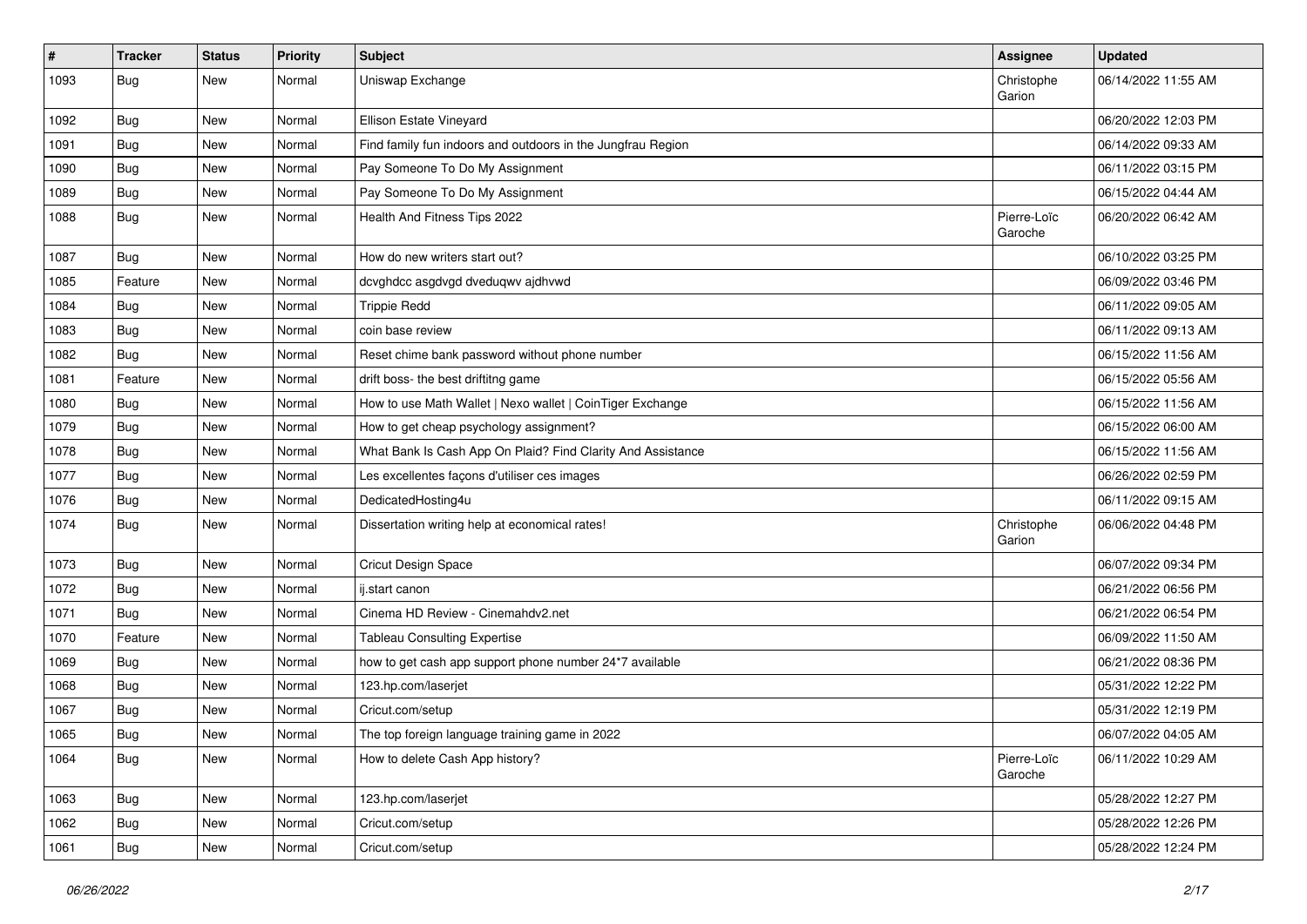| #    | <b>Tracker</b> | <b>Status</b> | Priority | Subject                                                                  | Assignee               | <b>Updated</b>      |
|------|----------------|---------------|----------|--------------------------------------------------------------------------|------------------------|---------------------|
| 1060 | Bug            | New           | Normal   | How to Use Panda Helper to Speed Up Your iOS                             |                        | 05/28/2022 09:12 AM |
| 1059 | <b>Bug</b>     | <b>New</b>    | Normal   | 123.hp.com/laserjet                                                      |                        | 05/28/2022 08:29 AM |
| 1058 | Bug            | New           | Normal   | Cricut.com/setup                                                         |                        | 05/28/2022 08:28 AM |
| 1057 | Bug            | New           | Normal   | <b>CCPlay Education Edition APK</b>                                      |                        | 06/07/2022 04:07 AM |
| 1056 | Feature        | New           | Normal   | Online Class Issues                                                      |                        | 05/28/2022 12:44 AM |
| 1055 | Bug            | New           | Normal   | seo apk                                                                  | Pierre-Loïc<br>Garoche | 05/27/2022 06:23 AM |
| 1054 | <b>Bug</b>     | <b>New</b>    | Normal   | Apkmodule                                                                | Pierre-Loïc<br>Garoche | 05/26/2022 03:37 PM |
| 1053 | Bug            | <b>New</b>    | Normal   | Game Geometry Dash                                                       |                        | 05/26/2022 11:30 AM |
| 1052 | Bug            | New           | Normal   | Build Now GG is a new battle royale game.                                |                        | 05/26/2022 04:24 AM |
| 1051 | Bug            | New           | Normal   | Dental Supplies USA                                                      |                        | 06/11/2022 09:20 PM |
| 1050 | Feature        | New           | Normal   | Best Smart Phone Repair in Delhi                                         |                        | 05/25/2022 10:33 AM |
| 1049 | Feature        | New           | Normal   | IT Software Company In Delhi                                             |                        | 05/27/2022 05:24 AM |
| 1048 | Bug            | New           | Normal   | So zeigen Sie ein Instagram-Profilbild an und vergrößern es              |                        | 05/25/2022 06:56 AM |
| 1047 | Bug            | New           | Normal   | Opensea                                                                  | Corentin<br>Lauverjat  | 05/24/2022 02:32 PM |
| 1046 | Bug            | <b>New</b>    | Normal   | 123.hp.com/laserjet                                                      |                        | 05/24/2022 10:46 AM |
| 1045 | Bug            | New           | Normal   | Cricut.com/setup                                                         |                        | 05/24/2022 10:45 AM |
| 1044 | Bug            | New           | Normal   | Can I Disapprove If Random Person Sent Me Money On Cash App?             |                        | 05/26/2022 03:51 PM |
| 1043 | <b>Bug</b>     | <b>New</b>    | Normal   | What Is The Right Way To Troubleshoot Cash App Transfer Failed Problems? |                        | 05/25/2022 01:16 PM |
| 1042 | Bug            | <b>New</b>    | Normal   | How to set up direct deposit on cash app?                                |                        | 05/25/2022 01:17 PM |
| 1041 | Bug            | New           | Normal   | Count words in Word on the computer                                      |                        | 05/27/2022 02:16 PM |
| 1040 | Bug            | New           | Normal   | thabet                                                                   |                        | 05/19/2022 08:05 PM |
| 1039 | Bug            | New           | Normal   | How to Get Tickmill Bonuses for Free                                     |                        | 05/26/2022 05:43 PM |
| 1038 | Bug            | <b>New</b>    | Normal   | How to Fix Canon Printer Offline ISsue                                   | Pierre-Loïc<br>Garoche | 05/27/2022 05:25 AM |
| 1037 | Feature        | New           | Normal   | 1p lsd                                                                   | Christophe<br>Garion   | 05/19/2022 05:25 AM |
| 1036 | <b>Bug</b>     | <b>New</b>    | Normal   | <b>VPS Material</b>                                                      |                        | 05/18/2022 09:34 PM |
| 1035 | <b>Bug</b>     | New           | Normal   | how to relieve spam score                                                | Pierre-Loïc<br>Garoche | 05/18/2022 11:39 AM |
| 1034 | <b>Bug</b>     | <b>New</b>    | Normal   | Download Teaching Feeling For Android                                    |                        | 05/20/2022 09:25 AM |
| 1033 | Bug            | New           | Normal   | The best slope 2 online games to play right now                          |                        | 05/17/2022 10:55 AM |
| 1032 | <b>Bug</b>     | New           | Normal   | How To Play The Wordle Game                                              |                        | 05/17/2022 10:37 AM |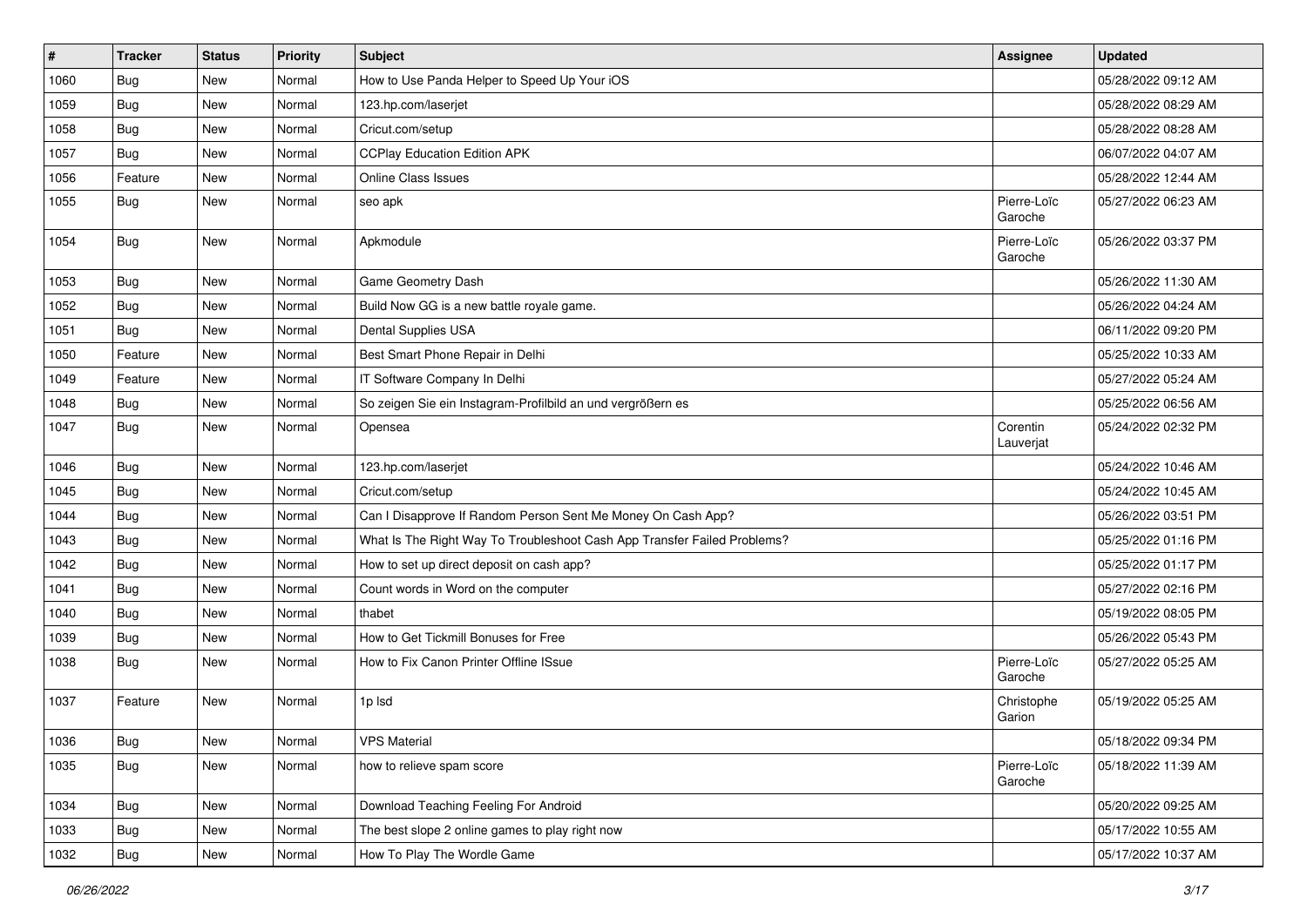| $\sharp$ | Tracker    | <b>Status</b> | <b>Priority</b> | <b>Subject</b>                                                               | Assignee               | <b>Updated</b>      |
|----------|------------|---------------|-----------------|------------------------------------------------------------------------------|------------------------|---------------------|
| 1031     | Bug        | <b>New</b>    | Normal          | <b>IAFT Traders Union</b>                                                    |                        | 05/16/2022 03:14 PM |
| 1030     | <b>Bug</b> | New           | Normal          | <b>IAFT Traders Union</b>                                                    |                        | 05/16/2022 03:13 PM |
| 1029     | Bug        | New           | Normal          | 5 Reasons Why People Love Coloring Pages?                                    |                        | 05/16/2022 11:53 AM |
| 1028     | <b>Bug</b> | New           | Normal          | The Best Free Online Game to Play with Friends                               |                        | 05/16/2022 05:00 AM |
| 1027     | Bug        | New           | Normal          | Word hurdle: Viral and Fun Online Game                                       |                        | 06/25/2022 06:13 PM |
| 1026     | Bug        | <b>New</b>    | Normal          | New Puzzle Game for All Age - Dordle                                         |                        | 06/25/2022 06:17 PM |
| 1025     | Bug        | New           | Normal          | how to change the logo in wordpress                                          |                        | 06/25/2022 06:20 PM |
| 1024     | Bug        | New           | Normal          | How to choose the right broker                                               |                        | 06/25/2022 06:23 PM |
| 1023     | <b>Bug</b> | New           | Normal          | Questions That Are Typically Asked About Trap The Cat                        |                        | 05/14/2022 03:51 AM |
| 1022     | Bug        | New           | Normal          | 123.hp.com/laserjet                                                          |                        | 05/13/2022 01:25 PM |
| 1021     | <b>Bug</b> | New           | Normal          | Cricut.com/setup                                                             |                        | 05/26/2022 12:21 AM |
| 1020     | Bug        | <b>New</b>    | Normal          | Cricut.com/setup                                                             |                        | 05/13/2022 11:14 AM |
| 1019     | <b>Bug</b> | <b>New</b>    | Normal          | Cricut.com/setup                                                             |                        | 05/13/2022 11:13 AM |
| 1018     | Bug        | <b>New</b>    | Normal          | So erhalten Sie ein kostenloses Hörbuch                                      |                        | 06/26/2022 01:15 PM |
| 1017     | Feature    | <b>New</b>    | Normal          | fleeing the complex                                                          | Hamza<br>Bourbouh      | 05/13/2022 06:33 AM |
| 1016     | Bug        | <b>New</b>    | Normal          | Klondike Solitaire                                                           |                        | 05/12/2022 09:03 AM |
| 1015     | <b>Bug</b> | New           | Normal          | Is it possible to send books for free?                                       |                        | 05/11/2022 04:05 PM |
| 1014     | Bug        | <b>New</b>    | Normal          | how to get chime routing and account number ? chime routing number florida   |                        | 05/11/2022 12:42 PM |
| 1013     | <b>Bug</b> | New           | Normal          | ij.start canon                                                               |                        | 05/11/2022 11:31 AM |
| 1012     | Bug        | New           | Normal          | Cricut.com/setup                                                             |                        | 05/11/2022 11:30 AM |
| 1011     | <b>Bug</b> | New           | Normal          | Summary of 10 best coloring apps on phones                                   |                        | 05/11/2022 10:58 AM |
| 1010     | Bug        | New           | Normal          | what are the requirements to borrow money from cash app? cash app borrow app | Pierre-Loïc<br>Garoche | 05/11/2022 09:29 AM |
| 1009     | Bug        | <b>New</b>    | Normal          | How to change routing number on Cash App?                                    |                        | 05/11/2022 07:13 AM |
| 1008     | <b>Bug</b> | <b>New</b>    | Normal          | Who was the first black woman to anchor a newscast?                          |                        | 05/10/2022 03:13 PM |
| 1007     | <b>Bug</b> | <b>New</b>    | Normal          | "ij.start canon                                                              |                        | 05/18/2022 10:40 AM |
| 1006     | Bug        | New           | Normal          | Cricut.com/setup                                                             |                        | 05/10/2022 01:22 PM |
| 1004     | <b>Bug</b> | New           | Normal          | you get to pinch and drag a man with a very flexible face                    |                        | 05/10/2022 10:59 AM |
| 1003     | Bug        | New           | Normal          | Drift F1 is a drifting car game inspired by F1's tracks.                     | Pierre-Loïc<br>Garoche | 05/10/2022 10:52 AM |
| 1002     | Bug        | New           | Normal          | <b>Chemistry Assignment Help</b>                                             |                        | 06/04/2022 09:58 AM |
| 1001     | <b>Bug</b> | <b>New</b>    | Normal          | Venmo Keep Saying Error?                                                     |                        | 06/16/2022 02:11 PM |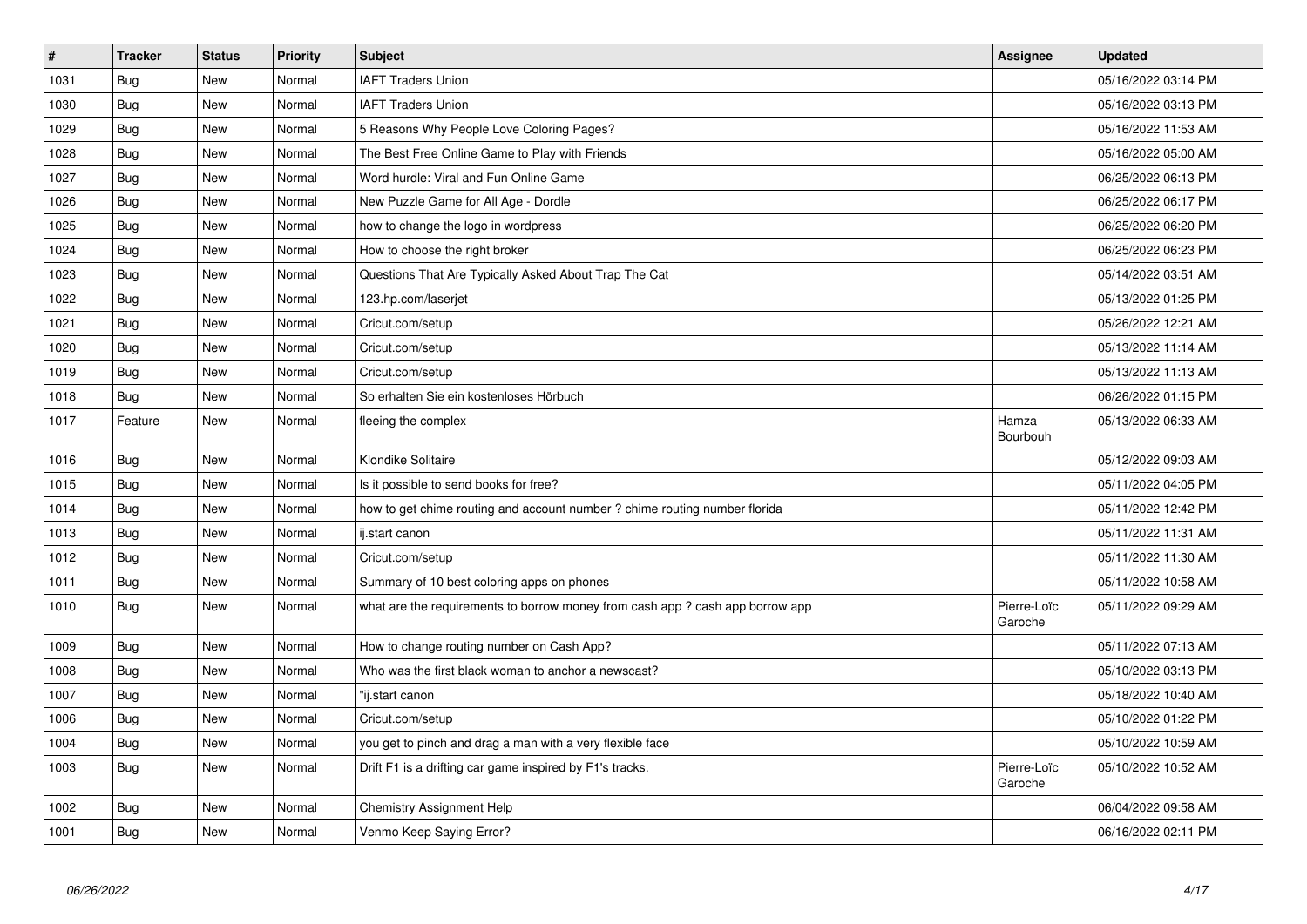| $\pmb{\#}$ | <b>Tracker</b> | <b>Status</b> | <b>Priority</b> | Subject                                                           | Assignee                 | <b>Updated</b>      |
|------------|----------------|---------------|-----------------|-------------------------------------------------------------------|--------------------------|---------------------|
| 1000       | Bug            | New           | Normal          | Super easy way to zoom photos and upload to Instagram             | Christophe<br>Garion     | 05/07/2022 11:06 AM |
| 999        | Bug            | New           | Normal          | Is there a way to find Google Feud answers?                       |                          | 05/07/2022 08:58 AM |
| 998        | <b>Bug</b>     | <b>New</b>    | Normal          | Is It Hard to Solve Wordle An                                     |                          | 05/13/2022 06:39 PM |
| 997        | Bug            | <b>New</b>    | Normal          | 123.hp.com/laserjet                                               |                          | 05/06/2022 05:33 AM |
| 996        | <b>Bug</b>     | New           | Normal          | Cricut.com/setup                                                  |                          | 05/06/2022 05:32 AM |
| 995        | Feature        | New           | Normal          | "ij.start canon                                                   |                          | 06/14/2022 03:27 PM |
| 994        | Feature        | New           | Normal          | Cricut.com/setup                                                  |                          | 06/26/2022 02:00 AM |
| 993        | Bug            | New           | Normal          | IO Games Free Online                                              |                          | 06/26/2022 09:41 AM |
| 992        | Bug            | <b>New</b>    | Normal          | So vergrößern Sie Ihr Instagram-Profilbild                        |                          | 05/04/2022 08:46 AM |
| 991        | Bug            | New           | Normal          | <b>MDMA MOLLY</b>                                                 |                          | 05/03/2022 12:03 AM |
| 990        | Bug            | New           | Normal          | Mushrooms                                                         |                          | 06/26/2022 05:41 AM |
| 989        | <b>Bug</b>     | New           | Normal          | Barewoods Wax Cigar                                               |                          | 06/26/2022 09:19 AM |
| 988        | Bug            | <b>New</b>    | Normal          | <b>Medicinal Mushrooms</b>                                        |                          | 05/06/2022 06:06 AM |
| 987        | Bug            | <b>New</b>    | Normal          | <b>Medicinal Mushrooms</b>                                        |                          | 05/02/2022 11:59 PM |
| 986        | Bug            | New           | Normal          | dbhdsvbhdf                                                        | Christophe<br>Garion     | 05/01/2022 09:10 AM |
| 985        | <b>Bug</b>     | New           | Normal          | Find out the vitality of Facebook Phone Number:                   |                          | 05/06/2022 06:34 AM |
| 984        | Bug            | New           | Normal          | How to disable, permanently delete Twitter account on phone, PC   |                          | 06/26/2022 08:28 AM |
| 983        | Bug            | <b>New</b>    | Normal          | Finding issue in tekken 3 game?                                   |                          | 05/28/2022 02:34 PM |
| 982        | <b>Bug</b>     | New           | Normal          | Five sites that let you download free scenarios for your iPhone   |                          | 05/07/2022 09:34 PM |
| 981        | <b>Bug</b>     | New           | Normal          | VidMate Mod APK                                                   |                          | 05/06/2022 09:22 AM |
| 980        | Bug            | <b>New</b>    | Normal          | Free Gas Cards for the Unemployed                                 |                          | 04/28/2022 06:25 AM |
| 979        | <b>Bug</b>     | New           | Normal          | Free Gas Cards for the Unemployed                                 |                          | 06/25/2022 09:02 PM |
| 978        | <b>Bug</b>     | New           | Normal          | Delamore Lodge is a place to stay.                                |                          | 04/27/2022 11:41 AM |
| 977        | Bug            | <b>New</b>    | Normal          | Fans of the Old Country will like this book.                      |                          | 06/26/2022 05:54 AM |
| 976        | <b>Bug</b>     | New           | Normal          | How to delete the cash app account history right now?             | Hamza<br><b>Bourbouh</b> | 04/27/2022 09:47 AM |
| 975        | Bug            | New           | Normal          | Payback 2 Mod APK                                                 |                          | 05/05/2022 10:56 AM |
| 974        | Bug            | New           | Normal          | Watch NCAA Football Live Streaming Free                           |                          | 06/26/2022 05:33 PM |
| 973        | Feature        | New           | Normal          | Free NFL Streaming Sites                                          |                          | 05/10/2022 10:56 AM |
| 972        | <b>Bug</b>     | New           | Normal          | How To Borrow Money From The Cash App? Get To Know About The Same |                          | 04/25/2022 07:30 AM |
| 971        | Bug            | New           | Normal          | How Do I Check Balance On Cash App Card With Optimum Ease?        |                          | 04/23/2022 08:43 PM |
| 970        | Bug            | New           | Normal          | The Amount Of Time Does Cash App Direct Deposit Time Take?        |                          | 06/26/2022 07:32 PM |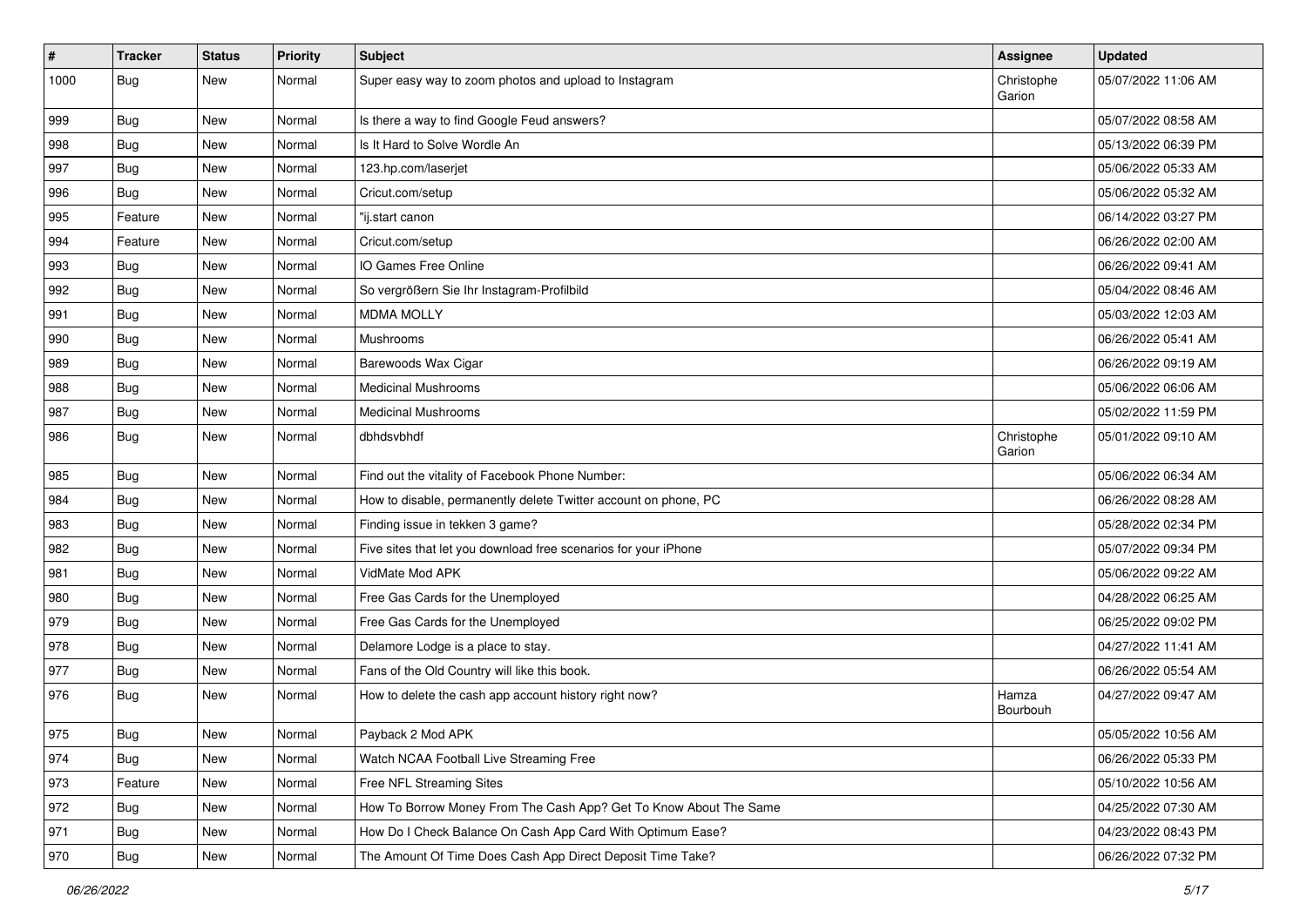| $\vert$ # | <b>Tracker</b> | <b>Status</b> | <b>Priority</b> | Subject                                                                                | Assignee               | <b>Updated</b>      |
|-----------|----------------|---------------|-----------------|----------------------------------------------------------------------------------------|------------------------|---------------------|
| 969       | <b>Bug</b>     | New           | Normal          | Watch NCAA Football Live Match Free                                                    |                        | 04/23/2022 07:29 AM |
| 968       | Feature        | <b>New</b>    | Normal          | watch nfl online free live streaming                                                   |                        | 06/25/2022 11:52 PM |
| 967       | Feature        | New           | Normal          | stream live nfl games free online                                                      |                        | 06/26/2022 10:09 AM |
| 966       | <b>Bug</b>     | New           | Normal          | How to Download the Filmes                                                             |                        | 04/23/2022 04:04 AM |
| 965       | Bug            | <b>New</b>    | Normal          | Go with cash app customer service to know where I can load my cash app card            |                        | 04/22/2022 01:07 PM |
| 964       | Bug            | New           | Normal          | Can I Fix Cash App Transfer Failed Issues By Adding Sufficient Funds?                  |                        | 06/26/2022 07:21 AM |
| 963       | Feature        | New           | Normal          | Why I am not getting cool cash app card designs- call experts                          |                        | 06/26/2022 07:52 AM |
| 962       | <b>Bug</b>     | New           | Normal          | Kostenlose Hörbücher                                                                   |                        | 05/20/2022 08:56 AM |
| 961       | Bug            | <b>New</b>    | Normal          | TeaTv is an Android                                                                    |                        | 06/26/2022 02:02 PM |
| 960       | Feature        | <b>New</b>    | Normal          | Zooming Instagram Picture In Full HD                                                   | Pierre-Loïc<br>Garoche | 06/26/2022 07:18 AM |
| 959       | <b>Bug</b>     | <b>New</b>    | Normal          | Get connected with cash app team-How to get money off cash app at walmart without card |                        | 04/20/2022 08:18 AM |
| 958       | <b>Bug</b>     | <b>New</b>    | Normal          | Avail Cash app support service to know Sutton bank cash app number                     |                        | 06/26/2022 08:46 AM |
| 957       | <b>Bug</b>     | New           | Normal          | From Where I Can Get Cheap Writing Services?                                           |                        | 04/20/2022 05:06 AM |
| 956       | <b>Bug</b>     | <b>New</b>    | Normal          | FNF Free Mods Online                                                                   |                        | 06/25/2022 09:59 PM |
| 955       | <b>Bug</b>     | New           | Normal          | How Long Does Verification Take On Cash App If You Apply For The Verification?         | Christophe<br>Garion   | 06/25/2022 10:50 PM |
| 954       | Bug            | <b>New</b>    | Normal          | AZ Screen Recorder Mod                                                                 |                        | 06/25/2022 11:24 PM |
| 953       | <b>Bug</b>     | New           | Normal          | Manga Dogs - Read Your Favorite Comics on Your Smartphone                              |                        | 04/20/2022 05:25 AM |
| 952       | Bug            | New           | Normal          | Canon IJ Network Tool                                                                  |                        | 06/26/2022 10:35 AM |
| 951       | <b>Bug</b>     | <b>New</b>    | Normal          | Canon.com/ijsetup                                                                      |                        | 04/20/2022 10:18 AM |
| 950       | Bug            | <b>New</b>    | Normal          | ij.start canon                                                                         |                        | 06/26/2022 04:35 AM |
| 949       | <b>Bug</b>     | <b>New</b>    | Normal          | <b>Educational Games</b>                                                               |                        | 06/15/2022 09:11 PM |
| 948       | <b>Bug</b>     | New           | Normal          | Canon IJ Network Tool                                                                  |                        | 04/20/2022 11:53 AM |
| 947       | <b>Bug</b>     | New           | Normal          | is Disney Now and Disney Plus different?                                               |                        | 04/14/2022 09:53 AM |
| 946       | Bug            | <b>New</b>    | Normal          | What is Plex and Is Plex Legal?                                                        |                        | 06/26/2022 05:23 AM |
| 945       | <b>Bug</b>     | New           | Normal          | TikTok 18 Mod Apk For Your Android                                                     |                        | 04/13/2022 09:32 AM |
| 944       | Feature        | New           | Normal          | Canon.com/ijsetup                                                                      |                        | 04/16/2022 01:25 PM |
| 943       | Bug            | New           | Normal          | ij.start canon                                                                         |                        | 04/13/2022 08:52 AM |
| 942       | Bug            | New           | Normal          | Canon IJ Network Tool                                                                  |                        | 04/13/2022 08:45 AM |
| 941       | Bug            | <b>New</b>    | Normal          | is Disney Now and Disney Plus different?                                               |                        | 06/26/2022 12:10 PM |
| 940       | Bug            | New           | Normal          | What is Plex and Is Plex Legal?                                                        |                        | 06/26/2022 04:50 PM |
| 939       | <b>Bug</b>     | New           | Normal          | Ability to change sound notifications                                                  | Christophe<br>Garion   | 06/26/2022 07:37 PM |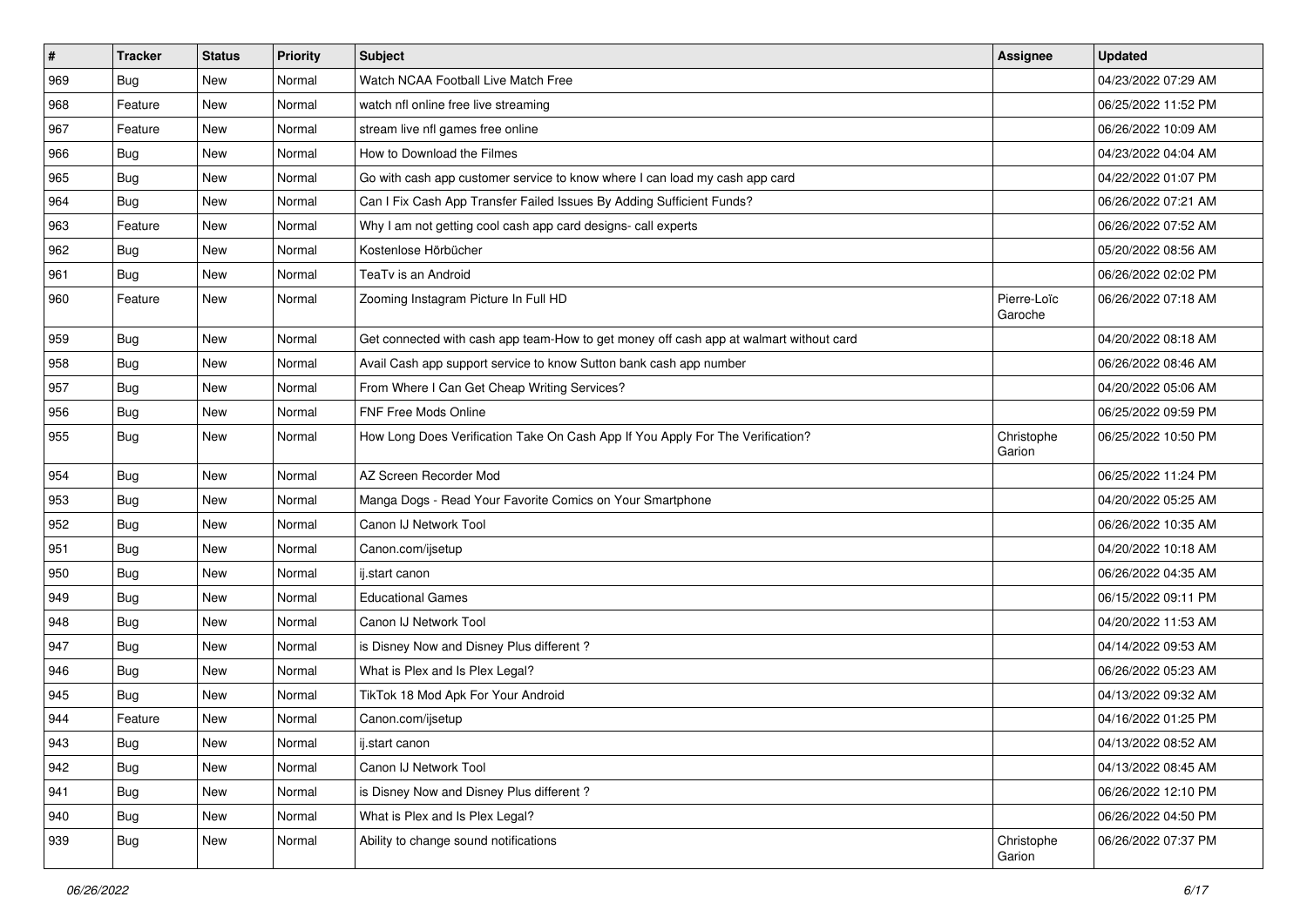| $\vert$ #     | Tracker    | <b>Status</b> | <b>Priority</b> | Subject                                                                          | Assignee               | <b>Updated</b>      |
|---------------|------------|---------------|-----------------|----------------------------------------------------------------------------------|------------------------|---------------------|
| 938           | <b>Bug</b> | New           | Normal          | Would you like to have your own ringtone                                         | Christophe<br>Garion   | 06/26/2022 09:54 PM |
| 936           | Bug        | New           | Normal          | Avantages de l'extension AliTools pour faire du shopping sur Aliexpress          | Pierre-Loïc<br>Garoche | 04/12/2022 11:35 AM |
| 935           | Bug        | <b>New</b>    | Normal          | MovieBox Pro Apk - Watch Movies and TV Shows on Your Android Phone               |                        | 06/26/2022 04:11 AM |
| 934           | <b>Bug</b> | New           | Normal          | MovieBox Pro Apk - Watch Movies and TV Shows on Your Android Phone               |                        | 05/10/2022 11:01 AM |
| 933           | <b>Bug</b> | New           | Normal          | How Can I Watch Movies on My Mobile Phone                                        |                        | 06/24/2022 12:55 AM |
| 932           | <b>Bug</b> | New           | Normal          | The best epic, long-playing PC games will consume days of your life.             |                        | 05/15/2022 07:44 PM |
| 930           | <b>Bug</b> | <b>New</b>    | Normal          | The best free games online                                                       |                        | 04/12/2022 09:05 AM |
| 929           | Bug        | <b>New</b>    | Normal          | Canon IJ Network Tool                                                            |                        | 04/12/2022 08:32 AM |
| 928           | <b>Bug</b> | New           | Normal          | How Does Sutton Bank Cash App Customer Service Help In Answering Your Questions? |                        | 04/12/2022 11:36 AM |
| 927           | Feature    | New           | Normal          | What Is The Right Way To Troubleshoot Cash App Transfer Failed Problems?         |                        | 04/12/2022 05:54 AM |
| 926           | Bug        | New           | Normal          | tavor 7                                                                          |                        | 06/22/2022 05:08 PM |
| 925           | <b>Bug</b> | New           | Normal          | tavor 7                                                                          |                        | 06/15/2022 03:45 AM |
| 924           | Bug        | <b>New</b>    | Normal          | buy tec 9                                                                        |                        | 04/11/2022 02:54 PM |
| 923           | Bug        | New           | Normal          | frenchies for sale                                                               |                        | 04/11/2022 02:35 PM |
| 922           | Bug        | New           | Normal          | Why Is The Need For Assignment Writing Services?                                 |                        | 06/26/2022 12:42 PM |
| 921           | Bug        | <b>New</b>    | Normal          | Canon IJ Network Tool                                                            |                        | 04/11/2022 09:00 AM |
| 920           | Bug        | New           | Normal          | Where I Can Get Essay Writing Services?                                          |                        | 04/11/2022 08:35 AM |
| 919           | Feature    | New           | Normal          | How can I check my Cash App card balance by dialing a number?                    |                        | 04/10/2022 09:07 AM |
| 918           | <b>Bug</b> | New           | Normal          | Antivirus for IOS                                                                |                        | 06/16/2022 10:36 PM |
| 917           | <b>Bug</b> | New           | Normal          | Random Person Sent Me Money on Cash App-find solution?                           |                        | 04/09/2022 12:32 PM |
| 916           | Bug        | <b>New</b>    | Normal          | How long does it take to write a book?                                           |                        | 04/07/2022 12:15 PM |
| 915           | <b>Bug</b> | New           | Normal          | Finance dissertation writing                                                     |                        | 04/07/2022 09:22 AM |
| 914           | Bug        | New           | Normal          | Wordle: how to play fashion games for free?                                      |                        | 04/07/2022 08:30 AM |
| 913           | Bug        | New           | Normal          | Canon IJ Network Tool                                                            |                        | 04/07/2022 06:21 AM |
| 912           | <b>Bug</b> | <b>New</b>    | Normal          | Cuphead Mobile Game Review                                                       |                        | 06/09/2022 10:14 AM |
| 911           | <b>Bug</b> | New           | Normal          | Aluminum Windows & Doors                                                         |                        | 04/06/2022 08:10 PM |
| $ 910\rangle$ | <b>Bug</b> | New           | Normal          | Each content looks unisize or not formated                                       |                        | 04/06/2022 11:21 AM |
| 909           | <b>Bug</b> | New           | Normal          | Toca Life World APK                                                              |                        | 04/06/2022 04:52 AM |
| 908           | <b>Bug</b> | New           | Normal          | Toca Life World APK                                                              |                        | 04/06/2022 03:18 AM |
| 907           | Bug        | New           | Normal          | Canon IJ Network Tool                                                            |                        | 04/04/2022 10:43 AM |
| 906           | Bug        | <b>New</b>    | Normal          | How To Change Cash App From Business To Personal Account For Any Reasons?        |                        | 04/04/2022 09:57 AM |
| 905           | <b>Bug</b> | New           | Normal          | MINI MILITIA MOD APK                                                             |                        | 05/19/2022 01:54 PM |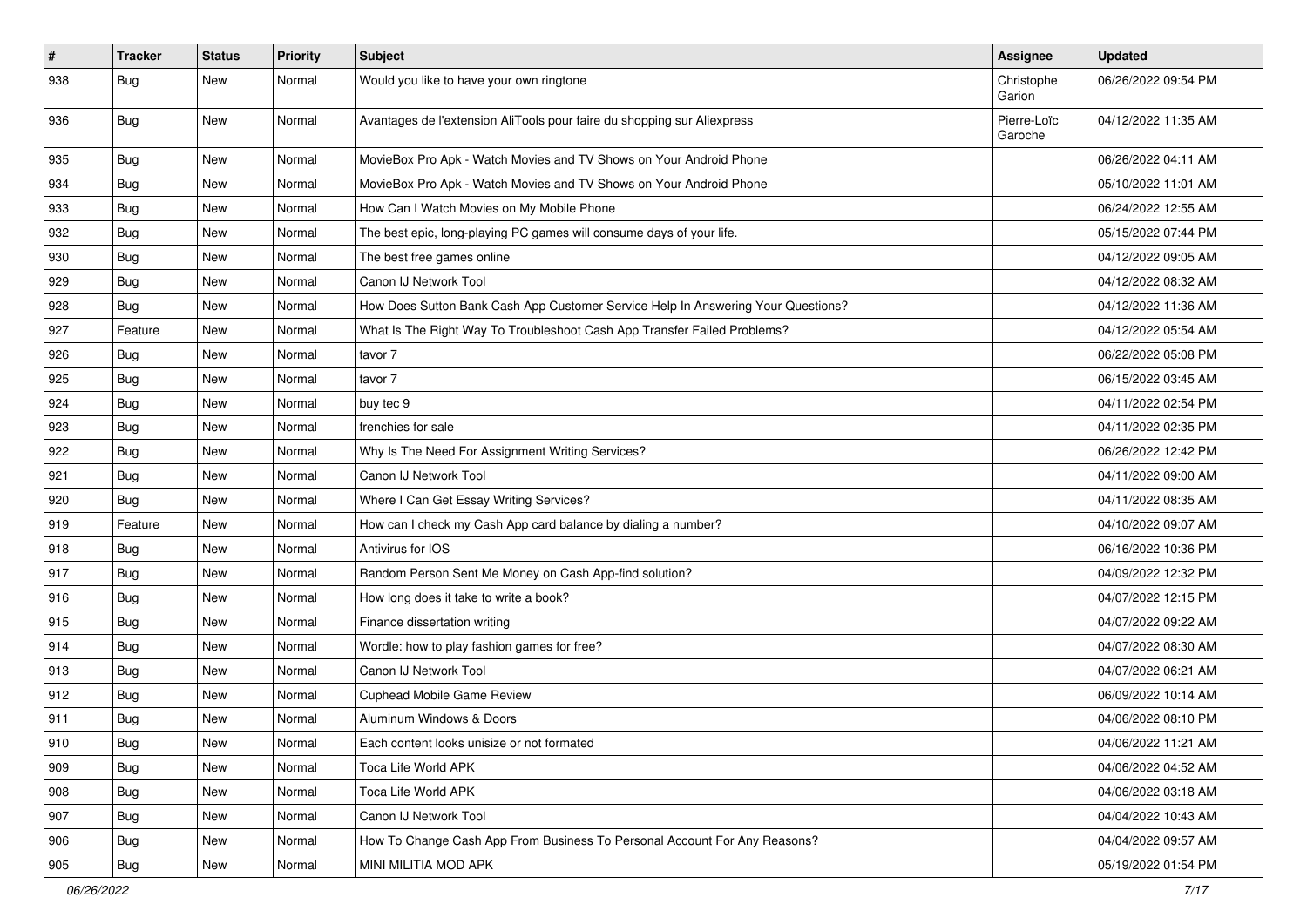| $\vert$ # | <b>Tracker</b> | <b>Status</b> | <b>Priority</b> | Subject                                                                     | Assignee               | <b>Updated</b>      |
|-----------|----------------|---------------|-----------------|-----------------------------------------------------------------------------|------------------------|---------------------|
| 904       | Feature        | New           | Normal          | Laora seeck                                                                 |                        | 04/20/2022 11:54 AM |
| 903       | Feature        | <b>New</b>    | Normal          | Good game                                                                   |                        | 04/11/2022 08:39 AM |
| 902       | Feature        | New           | Normal          | salo717                                                                     |                        | 05/18/2022 10:35 AM |
| 901       | Feature        | New           | Normal          | good game ever                                                              |                        | 06/26/2022 06:25 PM |
| 900       | Feature        | <b>New</b>    | Normal          | good game ever                                                              |                        | 04/02/2022 11:59 AM |
| 899       | Feature        | New           | Normal          | Application of Optical Fiber Gyroscope                                      | Christophe<br>Garion   | 04/02/2022 11:23 AM |
| 898       | Bug            | <b>New</b>    | Normal          | Shadow Fight 2 Mod APK                                                      |                        | 04/02/2022 09:17 AM |
| 897       | <b>Bug</b>     | <b>New</b>    | Normal          | Slot Pulsa Pragmatic Play                                                   | <b>Xavier Thirioux</b> | 04/01/2022 12:08 PM |
| 896       | Feature        | <b>New</b>    | Normal          | Application of North Finder in Mining Industry                              | Xavier Thirioux        | 04/01/2022 09:49 AM |
| 895       | <b>Bug</b>     | New           | Normal          | Cash App Scams                                                              |                        | 06/18/2022 02:36 PM |
| 894       | Feature        | New           | Normal          | Need phd dissertation help in UK                                            |                        | 05/30/2022 12:29 PM |
| 893       | Bug            | <b>New</b>    | Normal          | klingeltone                                                                 |                        | 04/13/2022 11:06 AM |
| 892       | <b>Bug</b>     | <b>New</b>    | Normal          | Good game                                                                   |                        | 04/01/2022 09:15 AM |
| 891       | <b>Bug</b>     | <b>New</b>    | Normal          | The most interesting game today, have you tried it?                         |                        | 04/01/2022 09:17 AM |
| 889       | <b>Bug</b>     | New           | Normal          | What is Plex and how it's work?                                             |                        | 04/01/2022 09:14 AM |
| 888       | Bug            | New           | Normal          | Is the Fox News Channel on Roku free?                                       |                        | 04/25/2022 08:04 AM |
| 887       | Bug            | <b>New</b>    | Normal          | What is Plex and how it's work?                                             |                        | 04/01/2022 09:16 AM |
| 886       | <b>Bug</b>     | New           | Normal          | Is the Fox News Channel on Roku free?                                       |                        | 04/01/2022 09:16 AM |
| 885       | <b>Bug</b>     | <b>New</b>    | Normal          | How to Install the Tele Latino App For Android                              |                        | 03/28/2022 04:10 AM |
| 884       | <b>Bug</b>     | New           | Normal          | Why do Subway Surfers popular                                               |                        | 04/01/2022 09:16 AM |
| 883       | <b>Bug</b>     | <b>New</b>    | Normal          | Langweilen Sie sich jemals bei der gleichen alten Schriftart auf Instagram? |                        | 04/01/2022 09:16 AM |
| 882       | Bug            | <b>New</b>    | Normal          | How to change bank account on cash app?                                     |                        | 04/01/2022 09:16 AM |
| 880       | <b>Bug</b>     | New           | Normal          | Why do Subway Surfers popular                                               |                        | 04/01/2022 09:16 AM |
| 879       | Feature        | New           | Normal          | Best Garage Door Repair in Massachusetts                                    |                        | 04/01/2022 09:16 AM |
| 878       | <b>Bug</b>     | New           | Normal          | Wie ist instazoom hilfreich beim Herunterladen von Instagram-Profilbildern  |                        | 04/08/2022 09:28 PM |
| 877       | Feature        | <b>New</b>    | Normal          | <b>Exness Broker Review</b>                                                 |                        | 04/01/2022 09:12 AM |
| 876       | <b>Bug</b>     | New           | Normal          | Download Full-Size Profile Pictures of Your Favorite Users With InstaDP     |                        | 04/01/2022 09:12 AM |
| 875       | <b>Bug</b>     | New           | Normal          | Red ball game                                                               |                        | 04/01/2022 09:15 AM |
| 874       | Bug            | New           | Normal          | Cómo descargar Minecraft Apk                                                |                        | 06/26/2022 08:01 AM |
| 873       | <b>Bug</b>     | New           | Normal          | Klingeltöne mp3                                                             |                        | 04/13/2022 11:03 AM |
| 872       | <b>Bug</b>     | New           | Normal          | Poppy Playtime Horror Game Free                                             |                        | 04/01/2022 09:11 AM |
| 870       | <b>Bug</b>     | <b>New</b>    | Normal          | Mahjong Solitaire                                                           |                        | 04/01/2022 09:12 AM |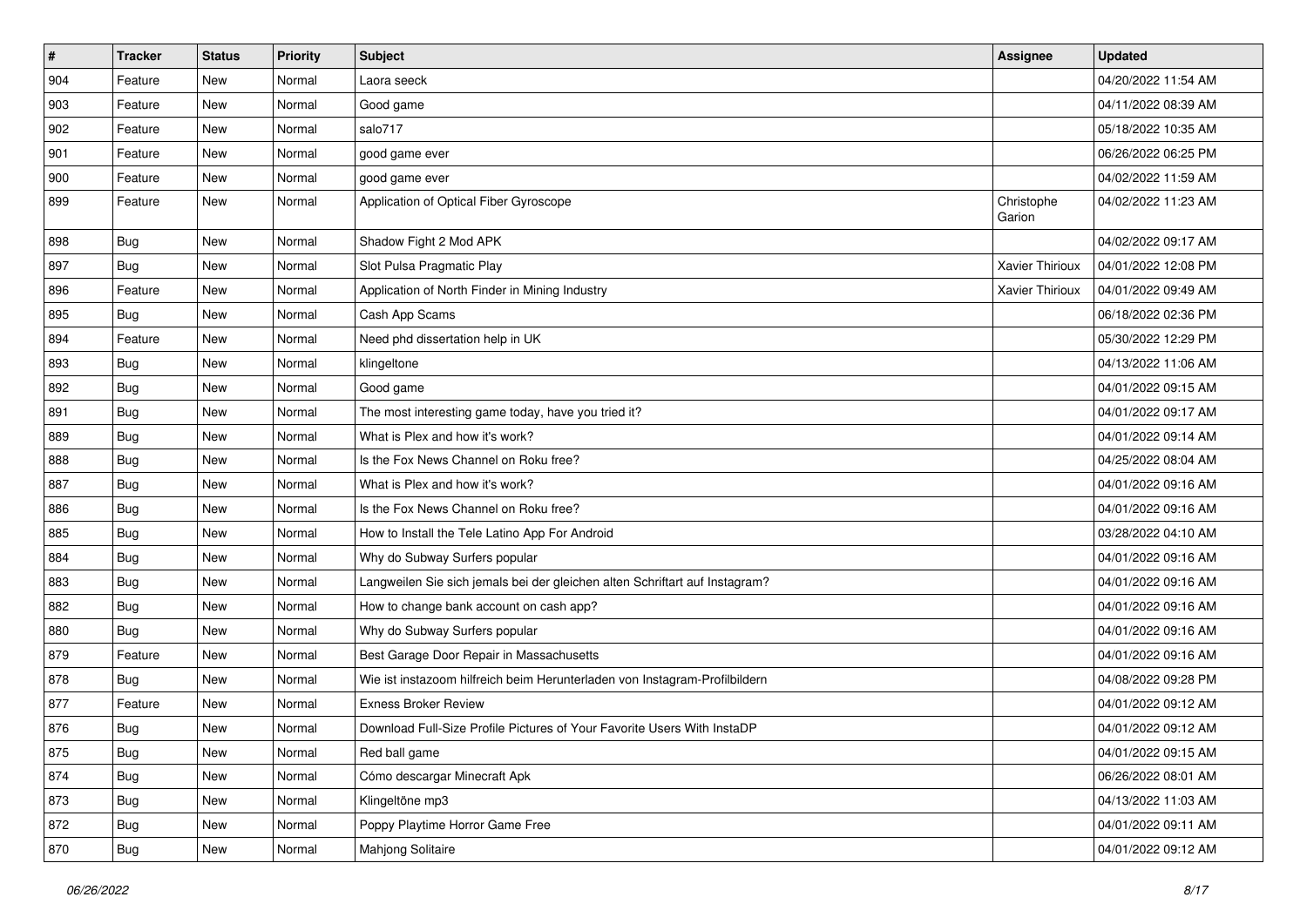| $\vert$ # | <b>Tracker</b> | <b>Status</b> | <b>Priority</b> | Subject                                                                          | Assignee               | <b>Updated</b>      |
|-----------|----------------|---------------|-----------------|----------------------------------------------------------------------------------|------------------------|---------------------|
| 869       | <b>Bug</b>     | New           | Normal          | Sonnerie Post Malone 2022                                                        |                        | 04/13/2022 11:05 AM |
| 868       | Feature        | <b>New</b>    | Normal          | What Is the Role of a Graphic Designer?                                          | Pierre-Loïc<br>Garoche | 04/01/2022 09:12 AM |
| 866       | Feature        | <b>New</b>    | Normal          | Northern Ireland Dissertation Writing Service                                    | Pierre-Loïc<br>Garoche | 04/01/2022 09:12 AM |
| 865       | <b>Bug</b>     | <b>New</b>    | Normal          | Canon IJ Printer Utility                                                         |                        | 05/18/2022 07:24 PM |
| 864       | <b>Bug</b>     | New           | Normal          | Canon IJ Network Tool                                                            |                        | 04/01/2022 09:14 AM |
| 863       | <b>Bug</b>     | <b>New</b>    | Normal          | Canon IJ Network Tool                                                            |                        | 04/01/2022 09:12 AM |
| 862       | <b>Bug</b>     | New           | Normal          | none                                                                             |                        | 04/01/2022 09:11 AM |
| 860       | <b>Bug</b>     | New           | Normal          | pokemon guide                                                                    | Pierre-Loïc<br>Garoche | 06/18/2022 08:18 PM |
| 859       | <b>Bug</b>     | <b>New</b>    | Normal          | Canon IJ Network Tool                                                            |                        | 04/01/2022 09:13 AM |
| 858       | <b>Bug</b>     | <b>New</b>    | Normal          | opourid                                                                          | Christophe<br>Garion   | 04/01/2022 09:13 AM |
| 857       | <b>Bug</b>     | New           | Normal          | Welcome to the world of classic retro games                                      |                        | 04/01/2022 09:13 AM |
| 856       | Bug            | <b>New</b>    | Normal          | Online Classes Assistance Help For Student                                       |                        | 04/01/2022 09:13 AM |
| 855       | <b>Bug</b>     | <b>New</b>    | Normal          | Online Classes Assistance Help For Student                                       |                        | 04/01/2022 09:13 AM |
| 854       | <b>Bug</b>     | <b>New</b>    | Normal          | How To Resolve Password Problems Through Facebook Customer Service?              |                        | 04/09/2022 06:11 PM |
| 853       | Bug            | New           | Normal          | what is dr laser                                                                 |                        | 04/01/2022 09:13 AM |
| 852       | <b>Bug</b>     | New           | Normal          | How to cancel your French Bee flight within 24 hours?                            |                        | 04/01/2022 09:13 AM |
| 851       | Bug            | <b>New</b>    | Normal          | Laden Sie den kostenlosen MP3-Klingelton für Ihr Mobiltelefon herunter           |                        | 04/01/2022 09:14 AM |
| 850       | Bug            | New           | Normal          | Puppy Playtime APK Android                                                       |                        | 04/01/2022 09:14 AM |
| 849       | <b>Bug</b>     | <b>New</b>    | Normal          | FutEmax App Apk - Watch Soccer, Fantasy Football, And More On Your Mobile Device |                        | 04/01/2022 09:04 AM |
| 848       | Feature        | New           | Normal          | <b>Online Classes Assistance</b>                                                 |                        | 04/01/2022 08:57 AM |
| 847       | Feature        | <b>New</b>    | Normal          | Canon.com/ijsetup                                                                |                        | 04/01/2022 09:08 AM |
| 846       | Feature        | <b>New</b>    | Normal          | ij.start canon                                                                   |                        | 04/01/2022 08:58 AM |
| 845       | Feature        | New           | Normal          | canon.com/ijsetup                                                                |                        | 04/01/2022 08:58 AM |
| 844       | <b>Bug</b>     | New           | Normal          | To know Chime Routing Number call on the helpline number                         |                        | 04/01/2022 08:58 AM |
| 843       | <b>Bug</b>     | New           | Normal          | Canon IJ Network Tool                                                            |                        | 04/01/2022 08:58 AM |
| 842       | <b>Bug</b>     | New           | Normal          | Join the fun game                                                                |                        | 04/01/2022 08:58 AM |
| 841       | <b>Bug</b>     | <b>New</b>    | Normal          | How do I activate FOX NOW?                                                       |                        | 04/01/2022 08:58 AM |
| 840       | <b>Bug</b>     | New           | Normal          | Is Tubi really free and legal?                                                   |                        | 04/01/2022 08:58 AM |
| 839       | <b>Bug</b>     | New           | Normal          | How do I activate FOX NOW?                                                       |                        | 04/01/2022 08:58 AM |
| 838       | <b>Bug</b>     | New           | Normal          | Celebrity Hunter Mod apk - Como instalá-lo                                       |                        | 04/01/2022 08:58 AM |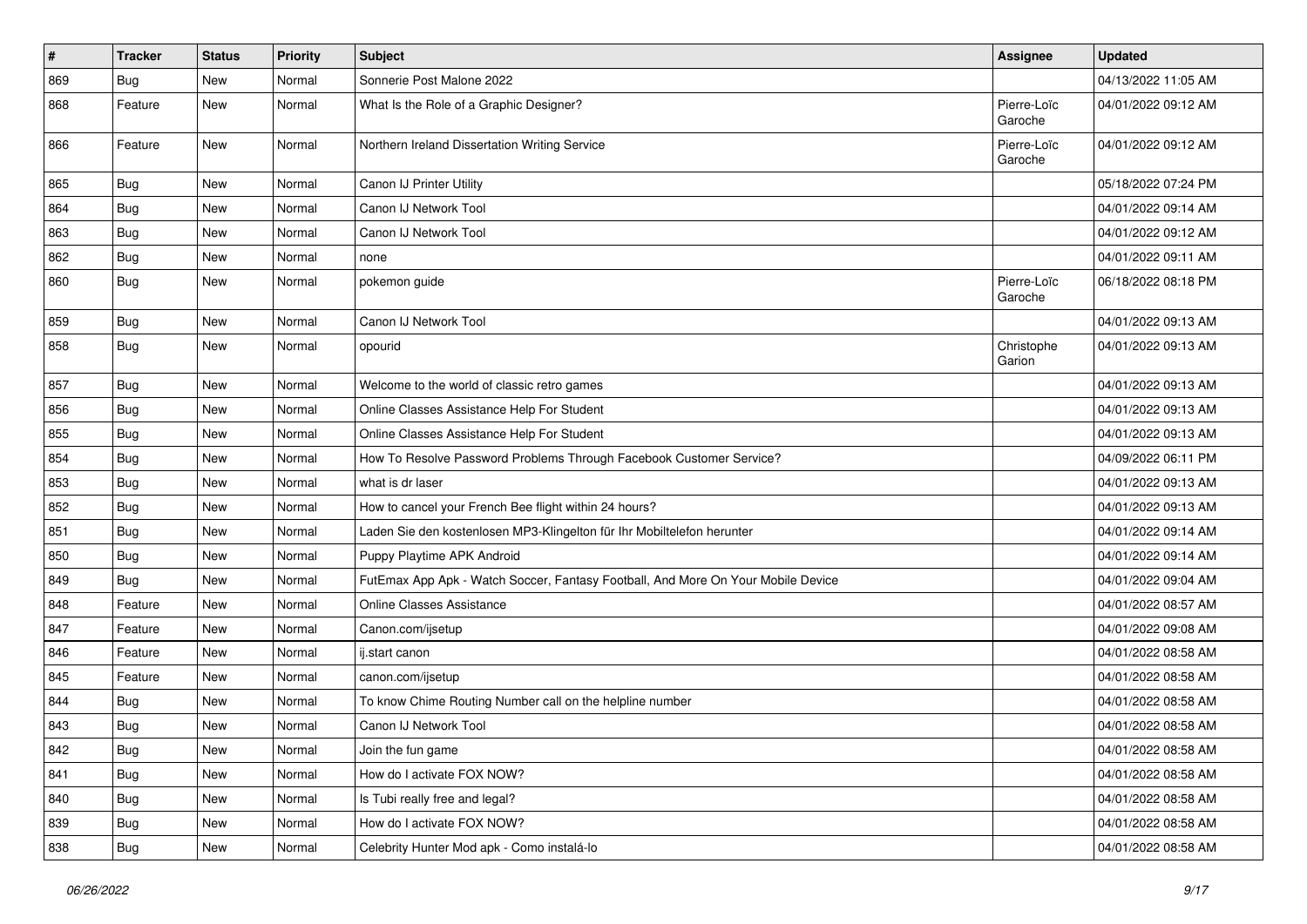| $\pmb{\#}$ | <b>Tracker</b> | <b>Status</b> | <b>Priority</b> | Subject                                                       | Assignee               | <b>Updated</b>      |
|------------|----------------|---------------|-----------------|---------------------------------------------------------------|------------------------|---------------------|
| 837        | Bug            | New           | Normal          | To Create An Instagram Story                                  | Pierre-Loïc<br>Garoche | 04/01/2022 08:58 AM |
| 836        | Bug            | New           | Normal          | What Is The Required Amount To Pay As Cash App Clearance Fee? |                        | 04/01/2022 09:00 AM |
| 835        | <b>Bug</b>     | New           | Normal          | Build your strong army with Taming io                         |                        | 04/01/2022 08:59 AM |
| 834        | Bug            | New           | Normal          | Grasp the secret to relieve stress and fatigue                |                        | 04/01/2022 08:57 AM |
| 833        | <b>Bug</b>     | New           | Normal          | Does Direct Deposit Hit Chime- seek Chime Customer Service    |                        | 04/01/2022 08:59 AM |
| 832        | <b>Bug</b>     | New           | Normal          | Choque Royale Mod Apk                                         |                        | 04/01/2022 08:59 AM |
| 831        | Bug            | New           | Normal          | Build and shoot                                               |                        | 05/29/2022 04:47 PM |
| 830        | <b>Bug</b>     | New           | Normal          | Poppy Playtime APK                                            |                        | 04/01/2022 08:59 AM |
| 829        | <b>Bug</b>     | New           | Normal          | Write My Dissertation For Me UK                               | Pierre-Loïc<br>Garoche | 06/26/2022 04:13 AM |
| 828        | <b>Bug</b>     | New           | Normal          | Nursery management                                            |                        | 06/13/2022 08:55 AM |
| 827        | Bug            | New           | Normal          | Come To Know The Required Steps To Unlock Cash App Account    |                        | 04/01/2022 08:59 AM |
| 826        | <b>Bug</b>     | New           | Normal          | How to Dowload MXL TV Premium                                 |                        | 05/26/2022 03:34 PM |
| 825        | Bug            | New           | Normal          | Lucky Patcher Download                                        |                        | 06/26/2022 06:09 PM |
| 824        | Feature        | New           | Normal          | How to watch Fox News on my Smart TV or similar devices?      | Pierre-Loïc<br>Garoche | 04/01/2022 09:00 AM |
| 823        | Feature        | New           | Normal          | How much does Disney Plus cost?                               | Pierre-Loïc<br>Garoche | 04/01/2022 09:00 AM |
| 822        | Bug            | New           | Normal          | Dowload Your Boyfriend Game                                   |                        | 06/26/2022 02:21 PM |
| 821        | <b>Bug</b>     | New           | Normal          | Nicoo - A Review of the Popular Battle Royale Game            |                        | 04/01/2022 08:56 AM |
| 820        | Bug            | New           | Normal          | Metal Slug Apk para Android                                   |                        | 06/26/2022 07:14 PM |
| 819        | <b>Bug</b>     | New           | Normal          | Metal Slug Apk para Android                                   |                        | 04/01/2022 08:59 AM |
| 818        | Bug            | New           | Normal          | Have you ever played a basketball game?                       | Corentin<br>Lauverjat  | 04/01/2022 08:55 AM |
| 817        | <b>Bug</b>     | New           | Normal          | Pacman 30th Anniversary                                       |                        | 06/26/2022 04:13 PM |
| 816        | <b>Bug</b>     | New           | Normal          | Play Scribble io fun with everyone                            |                        | 06/23/2022 10:52 AM |
| 815        | <b>Bug</b>     | New           | Normal          | how do i call cash app customer service                       | Xavier Thirioux        | 06/23/2022 08:36 AM |
| 814        | <b>Bug</b>     | New           | Normal          | Stage Fright Cure                                             | Pierre-Loïc<br>Garoche | 06/26/2022 07:04 AM |
| 813        | Feature        | New           | Normal          | Canon.com/ijsetup                                             |                        | 05/25/2022 08:27 AM |
| 812        | Feature        | New           | Normal          | canon.com/ijsetup                                             |                        | 06/26/2022 10:21 AM |
| 811        | <b>Bug</b>     | New           | Normal          | Canon IJ Network Tool                                         |                        | 06/26/2022 12:58 PM |
| 810        | Feature        | <b>New</b>    | Normal          | how to remove viruses from a phone                            |                        | 06/26/2022 06:05 PM |
| 809        | <b>Bug</b>     | New           | Normal          | Smash Karts - immerse yourself in the exciting race           |                        | 06/26/2022 04:49 PM |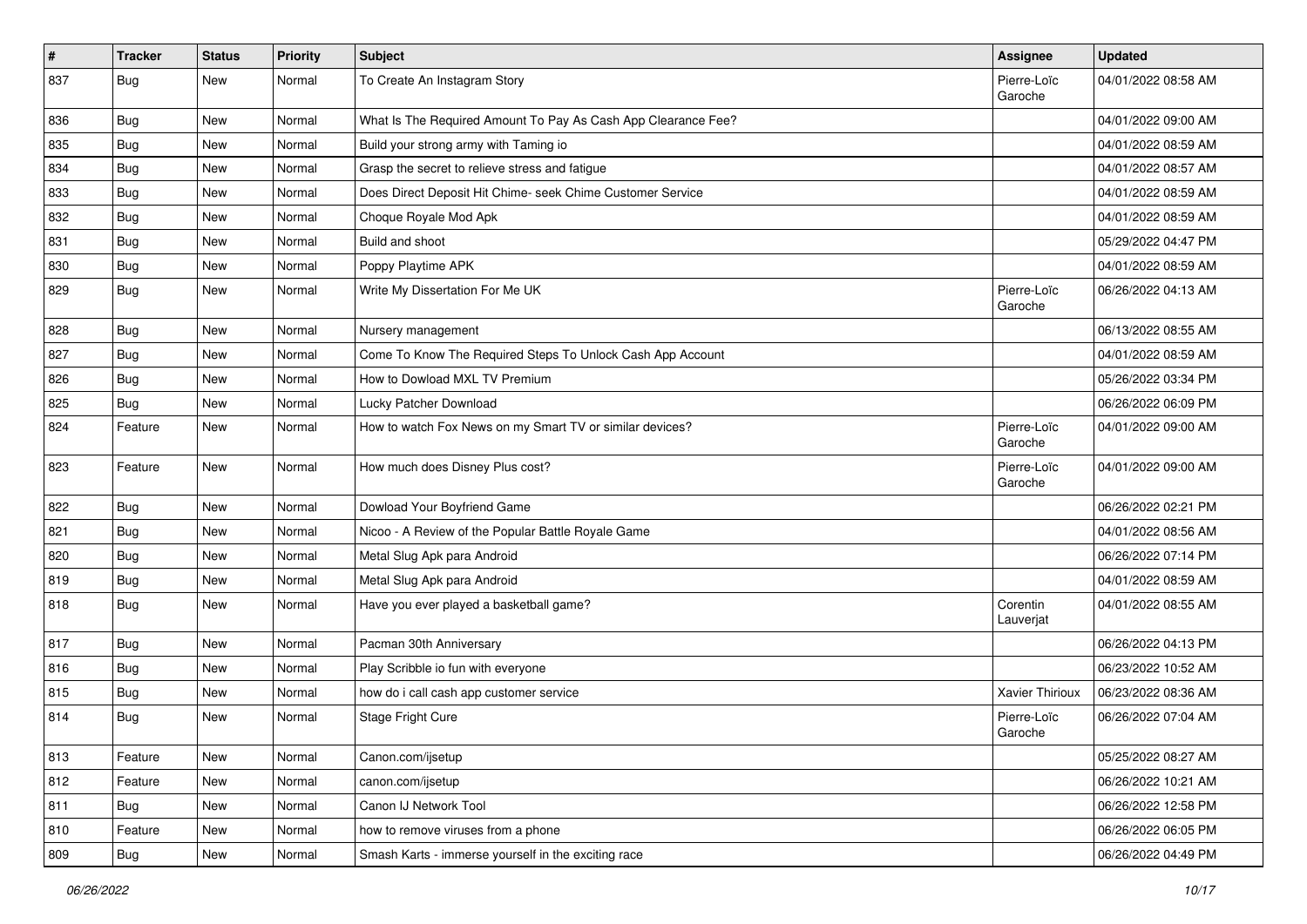| #   | <b>Tracker</b> | <b>Status</b> | <b>Priority</b> | Subject                                                                       | Assignee               | <b>Updated</b>      |
|-----|----------------|---------------|-----------------|-------------------------------------------------------------------------------|------------------------|---------------------|
| 808 | <b>Bug</b>     | New           | Normal          | Sinnvolle Guten-Morgen-Grüße                                                  |                        | 06/25/2022 12:09 PM |
| 807 | <b>Bug</b>     | <b>New</b>    | Normal          | 1v1Battle is a strategic action 'Build and shoot' game                        |                        | 04/01/2022 08:56 AM |
| 806 | Feature        | New           | Normal          | Go everywhere thanks to mapquest driving directions                           |                        | 06/25/2022 09:13 PM |
| 805 | <b>Bug</b>     | New           | Normal          | Ketamine Online Store                                                         | Christophe<br>Garion   | 06/25/2022 11:28 AM |
| 804 | <b>Bug</b>     | <b>New</b>    | Normal          | Review                                                                        |                        | 06/25/2022 05:07 PM |
| 802 | <b>Bug</b>     | <b>New</b>    | Normal          | Who Is an ETL Engineer                                                        |                        | 06/26/2022 05:48 PM |
| 801 | Bug            | New           | Normal          | Who Is an ETL Engineer                                                        |                        | 06/26/2022 04:29 PM |
| 800 | <b>Bug</b>     | <b>New</b>    | Normal          | Who Is an ETL Engineer                                                        |                        | 06/25/2022 10:31 PM |
| 799 | Bug            | <b>New</b>    | Normal          | Who Is an ETL Engineer                                                        |                        | 06/26/2022 09:27 AM |
| 798 | <b>Bug</b>     | New           | Normal          | Who Is an ETL Engineer                                                        |                        | 06/26/2022 01:07 PM |
| 797 | <b>Bug</b>     | New           | Normal          | Psychedelic                                                                   | Christophe<br>Garion   | 06/26/2022 03:26 PM |
| 796 | <b>Bug</b>     | <b>New</b>    | Normal          | How Does Cash App ++ actually work and What is the process of it              |                        | 06/22/2022 07:03 AM |
| 795 | <b>Bug</b>     | <b>New</b>    | Normal          | Drift Boss - Exciting Race                                                    |                        | 06/26/2022 06:32 PM |
| 794 | Feature        | New           | Normal          | Safe place to buy fifa coins                                                  |                        | 06/26/2022 06:07 PM |
| 792 | <b>Bug</b>     | New           | Normal          | What is Google Camera Mod?                                                    |                        | 04/01/2022 08:59 AM |
| 791 | <b>Bug</b>     | <b>New</b>    | Normal          | Samsnung TV Plus is not working                                               |                        | 04/01/2022 09:03 AM |
| 790 | Bug            | New           | Normal          | My app                                                                        |                        | 04/01/2022 09:03 AM |
| 789 | Bug            | New           | Normal          | Full version                                                                  |                        | 06/26/2022 02:47 PM |
| 788 | <b>Bug</b>     | New           | Normal          | Intro Maker Mod APK                                                           |                        | 06/26/2022 11:01 AM |
| 787 | <b>Bug</b>     | New           | Normal          | Assured Assignment Help                                                       |                        | 06/26/2022 06:14 PM |
| 786 | Bug            | <b>New</b>    | Normal          | Best Assignment Help in Australia & UK                                        |                        | 06/21/2022 09:28 PM |
| 785 | <b>Bug</b>     | New           | Normal          | How To Get Money Off Cash App Without Card Or With A Card?                    |                        | 06/26/2022 06:26 PM |
| 784 | Bug            | New           | Normal          | How To Add Money On Cash App Card And Check The Funds?                        |                        | 06/26/2022 01:43 PM |
| 783 | Bug            | New           | Normal          | How Do I Determine The Reasons And Solutions To Fix Cash App Transfer Failed? |                        | 06/26/2022 12:30 PM |
| 782 | Bug            | <b>New</b>    | Normal          | Comment faire une sonnerie téléphonique                                       |                        | 06/24/2022 01:32 PM |
| 781 | <b>Bug</b>     | New           | Normal          | Free Whatsapp Group to Join                                                   |                        | 06/25/2022 01:25 AM |
| 780 | <b>Bug</b>     | New           | Normal          | Best Whatsapp Modified APKs                                                   | Pierre-Loïc<br>Garoche | 06/25/2022 06:54 AM |
| 779 | Feature        | New           | Normal          | Latest Whatsapp groups for Teens                                              | Pierre-Loïc<br>Garoche | 06/26/2022 02:43 AM |
| 777 | Bug            | New           | Normal          | Obtain driving instructions using Google Maps.                                |                        | 06/26/2022 11:30 AM |
| 776 | <b>Bug</b>     | New           | Normal          | Wibargain                                                                     |                        | 06/17/2022 08:52 PM |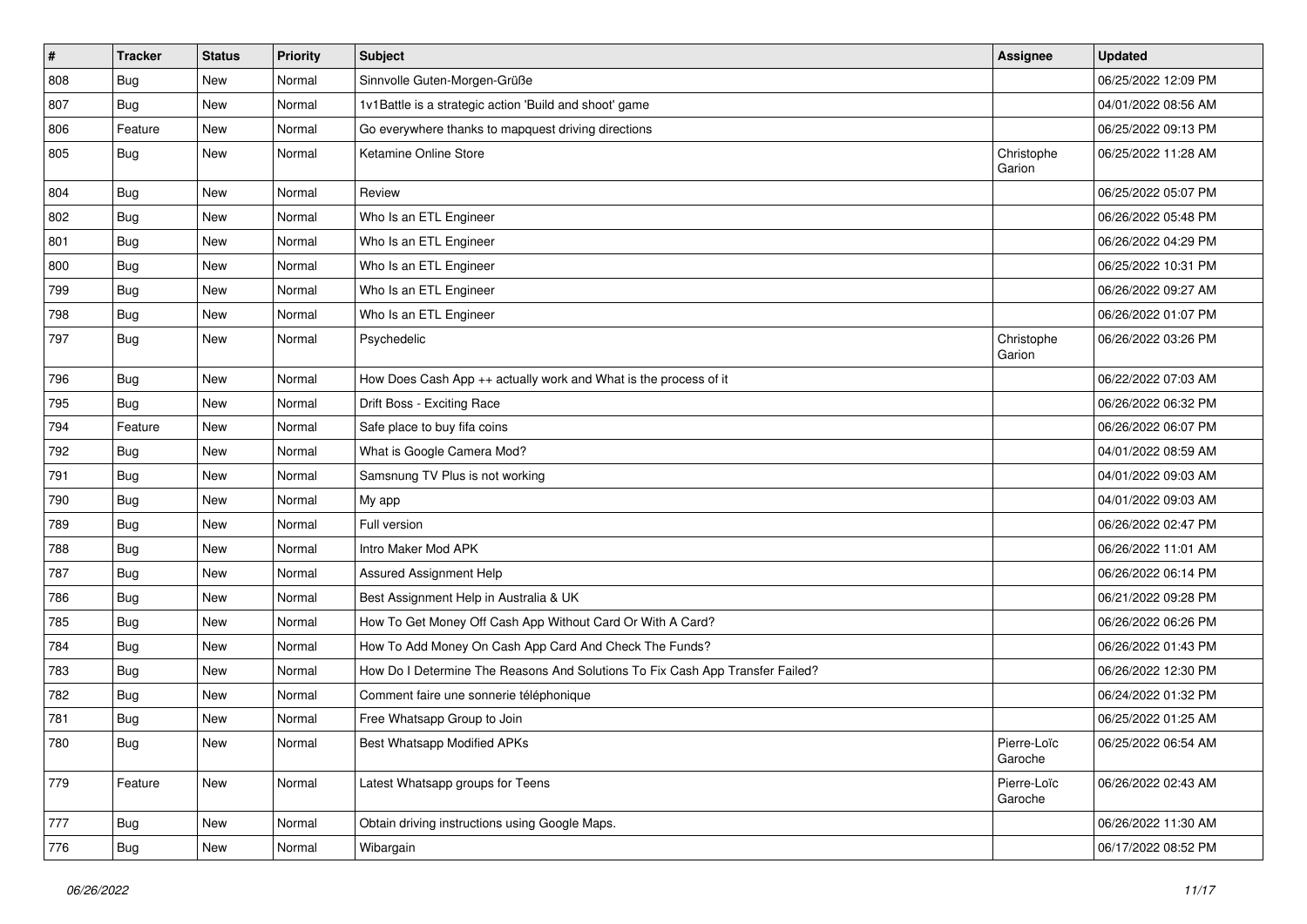| $\pmb{\sharp}$ | <b>Tracker</b> | <b>Status</b> | <b>Priority</b> | Subject                                                                                             | Assignee               | <b>Updated</b>      |
|----------------|----------------|---------------|-----------------|-----------------------------------------------------------------------------------------------------|------------------------|---------------------|
| 775            | <b>Bug</b>     | New           | Normal          | cash app                                                                                            |                        | 02/14/2022 08:20 AM |
| 774            | <b>Bug</b>     | New           | Normal          | Follow proper initiatives                                                                           |                        | 06/26/2022 02:21 AM |
| 773            | Bug            | New           | Normal          | Spades - Play online free                                                                           |                        | 06/26/2022 07:18 PM |
| 772            | Bug            | New           | Normal          | united airlines baggage policy                                                                      |                        | 06/26/2022 05:25 AM |
| 771            | <b>Bug</b>     | New           | Normal          | united airlines baggage policy                                                                      |                        | 06/26/2022 07:19 AM |
| 770            | Bug            | New           | Normal          | Canon IJ Network Tool                                                                               |                        | 06/26/2022 09:12 AM |
| 769            | Bug            | New           | Normal          | check my cash app                                                                                   |                        | 06/26/2022 08:33 PM |
| 768            | Bug            | New           | Normal          | Where can you buy best jackets online?                                                              |                        | 06/26/2022 01:50 PM |
| 767            | Bug            | New           | Normal          | apkmod                                                                                              |                        | 06/26/2022 07:59 AM |
| 766            | Bug            | New           | Normal          | Pobreflix Mod APK Review                                                                            |                        | 06/23/2022 01:39 AM |
| 765            | <b>Bug</b>     | New           | Normal          | Follow proper initiatives to check my cash app                                                      |                        | 06/25/2022 10:08 AM |
| 764            | Bug            | New           | Normal          | What is available to see what I can watch HBO Max?                                                  |                        | 06/26/2022 08:52 PM |
| 762            | Bug            | New           | Normal          | How To Add Money To A Cash App Card If Struggling With Low Amount?                                  |                        | 06/24/2022 07:48 AM |
| 761            | <b>Bug</b>     | New           | Normal          | What is it about basketball that makes it so popular in the United States?                          | Corentin<br>Lauverjat  | 06/24/2022 03:48 AM |
| 760            | Bug            | New           | Normal          | apkmod                                                                                              |                        | 05/20/2022 05:32 AM |
| 759            | <b>Bug</b>     | New           | Normal          | Canon IJ Network Tool                                                                               | Pierre-Loïc<br>Garoche | 06/26/2022 01:17 PM |
| 758            | <b>Bug</b>     | New           | Normal          | How Do I Study Consistently For Hours?                                                              |                        | 04/01/2022 09:01 AM |
| 757            | Bug            | New           | Normal          | Why Is Issue of Car Maintenance so Famous for the Consumers?                                        |                        | 04/01/2022 09:01 AM |
| 756            | Feature        | New           | Normal          | Your one-stop destination for the thesis writing service                                            |                        | 04/01/2022 09:01 AM |
| 754            | Bug            | New           | Normal          | Cómo descargar tonos gratis de teléfono celular                                                     |                        | 06/26/2022 01:56 PM |
| 753            | Bug            | New           | Normal          | onlineessaygrader                                                                                   |                        | 04/01/2022 09:01 AM |
| 752            | <b>Bug</b>     | New           | Normal          | Plagerism checker                                                                                   |                        | 06/26/2022 06:33 PM |
| 750            | Bug            | New           | Normal          | Create a Report Template                                                                            |                        | 06/26/2022 04:27 PM |
| 749            | Bug            | New           | Normal          | The Best Bubble Shooter Game for Android                                                            |                        | 06/26/2022 12:12 PM |
| 748            | <b>Bug</b>     | New           | Normal          | Il y a quelques façons d'obtenir des sonneries gratuites pour votre iPhone                          |                        | 04/01/2022 09:02 AM |
| 747            | <b>Bug</b>     | New           | Normal          | How to Install Tyflex Plus on Your Android Device                                                   |                        | 06/26/2022 08:16 AM |
| 744            | Bug            | New           | Normal          | Pixel Survive                                                                                       |                        | 04/01/2022 09:02 AM |
| 743            | <b>Bug</b>     | New           | Normal          | They promote 'pixel art' contests and a 'game jam' related to the work and figure of Carlos Casares |                        | 04/15/2022 09:12 PM |
| 742            | <b>Bug</b>     | New           | Normal          | How Long Does Cash App Support Take To Respond For A Better Support?                                |                        | 06/25/2022 11:00 PM |
| 741            | <b>Bug</b>     | New           | Normal          | <b>Blockchain Technology Solutions</b>                                                              |                        | 06/26/2022 02:19 AM |
| 740            | Feature        | New           | Normal          | Online Thesis Help USA                                                                              |                        | 06/25/2022 09:42 AM |
| 739            | <b>Bug</b>     | New           | Normal          | law dissertation help                                                                               |                        | 04/01/2022 09:02 AM |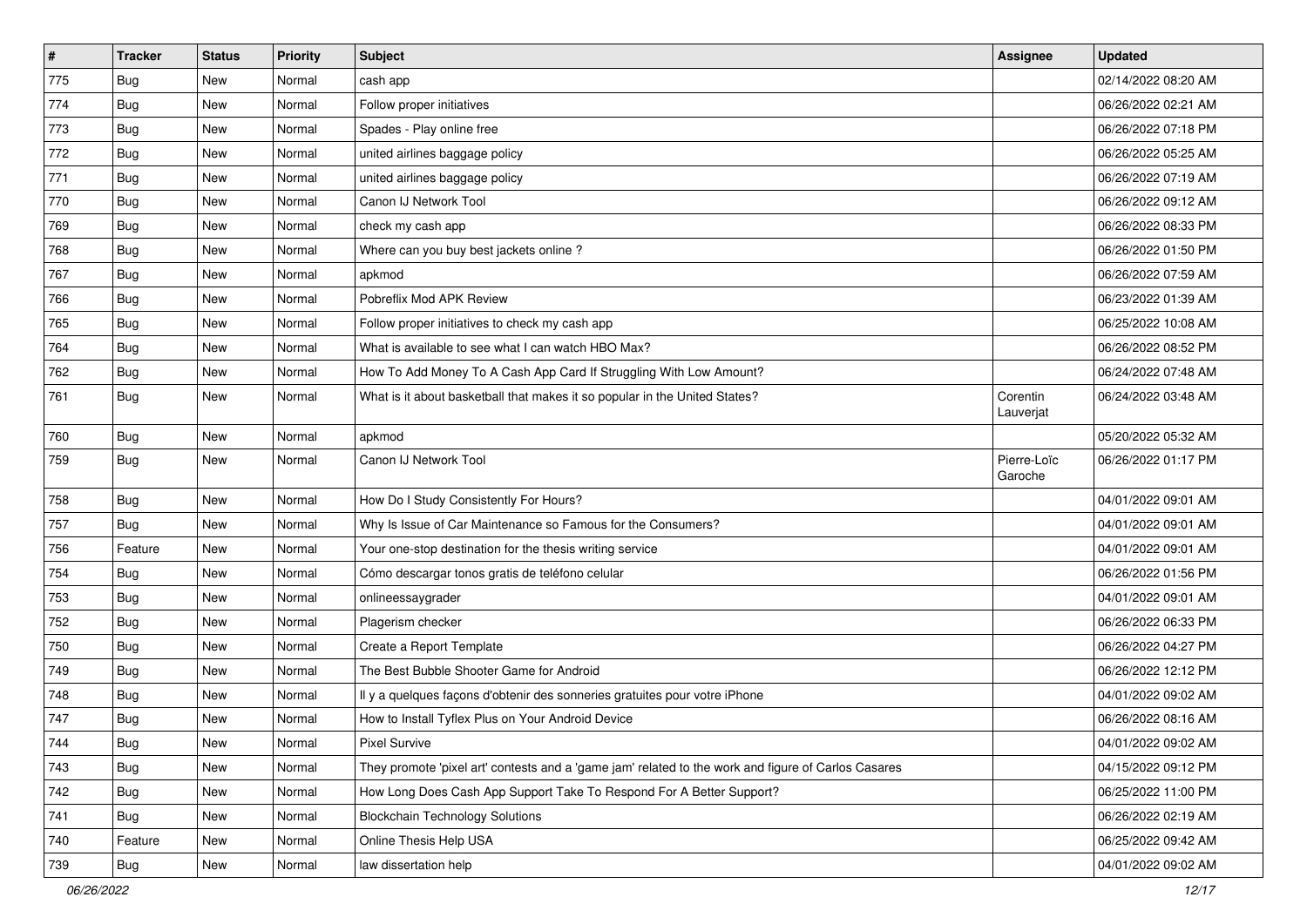| $\vert$ # | <b>Tracker</b> | <b>Status</b> | <b>Priority</b> | Subject                                                                             | Assignee               | <b>Updated</b>      |
|-----------|----------------|---------------|-----------------|-------------------------------------------------------------------------------------|------------------------|---------------------|
| 738       | Bug            | New           | Normal          | How Much Amount Do I Get Using The Referral Code For Cash App?                      |                        | 04/01/2022 09:03 AM |
| 737       | Bug            | <b>New</b>    | Normal          | How Do I Talk To A Live Person At Facebook If Anything Is Doubtful?                 |                        | 04/01/2022 09:20 AM |
| 736       | <b>Bug</b>     | New           | Normal          | I Want to Edit in My Website (transfer-factor.net) Unfortunately, Unable to Edit It |                        | 06/24/2022 07:32 AM |
| 735       | <b>Bug</b>     | New           | Normal          | A quick fix of how to get money back from cash app stocks                           |                        | 06/26/2022 01:31 PM |
| 734       | Bug            | <b>New</b>    | Normal          | DR. STRANGE: Multiverse of Scheduling Madness!                                      |                        | 04/01/2022 09:33 AM |
| 733       | <b>Bug</b>     | New           | Normal          | How does one go about getting a book deal?                                          |                        | 04/01/2022 09:33 AM |
| 732       | Bug            | New           | Normal          | Get rectifications steps about why cash app transfer failed                         |                        | 06/26/2022 03:28 PM |
| 731       | <b>Bug</b>     | New           | Normal          | Avail Of Cash App Customer Service If Unable To Down Cash App Mobile App?           |                        | 06/25/2022 08:36 PM |
| 730       | <b>Bug</b>     | <b>New</b>    | Normal          | Canon IJ Network Tool                                                               |                        | 06/26/2022 05:51 PM |
| 729       | Bug            | New           | Normal          | Canon IJ Network Tool                                                               |                        | 04/01/2022 09:33 AM |
| 728       | <b>Bug</b>     | New           | Normal          | Will Cash App refund money if scammed? Hitches With Optimum Ease                    |                        | 06/26/2022 06:15 AM |
| 727       | Bug            | New           | Normal          | Drive for speed simulator mod apk                                                   | Pierre-Loïc<br>Garoche | 04/23/2022 11:17 PM |
| 726       | <b>Bug</b>     | New           | Normal          | Mobile Application Development Services                                             |                        | 06/25/2022 06:02 AM |
| 725       | Feature        | New           | Normal          | What are memo writing services design                                               |                        | 06/24/2022 06:24 AM |
| 724       | <b>Bug</b>     | New           | Normal          | Dial Chime Customer support number for a quick response                             |                        | 06/25/2022 10:58 AM |
| 722       | <b>Bug</b>     | New           | Normal          | Vergrößern Sie Instagram-Fotos mit instazoom                                        | Christophe<br>Garion   | 06/25/2022 02:24 PM |
| 721       | <b>Bug</b>     | New           | Normal          | Cómo instalar un Mod Apk                                                            |                        | 06/24/2022 09:39 PM |
| 720       | <b>Bug</b>     | New           | Normal          | How does Cash App Phone Number provide a quick treatment?                           |                        | 06/25/2022 02:32 PM |
| 719       | Bug            | <b>New</b>    | Normal          | How Do I Send \$5000 Through Cash App Account With Ease?                            |                        | 06/26/2022 10:14 PM |
| 717       | Bug            | New           | Normal          | Disney Plus Apk - Watch Movies and TV Shows on Your Device                          |                        | 06/26/2022 04:56 AM |
| 716       | Bug            | New           | Normal          | La celebración de un BabyShower.                                                    |                        | 06/26/2022 04:56 PM |
| 715       | <b>Bug</b>     | New           | Normal          | Puppy Playtime Descargar gratis                                                     |                        | 06/25/2022 12:10 PM |
| 714       | Bug            | New           | Normal          | Cuevana 3 Premium - Enjoy Your Favorite Movies and TV Shows on Your Smart TV        |                        | 06/26/2022 06:14 AM |
| 712       | Bug            | New           | Normal          | <b>Tips and Tricks</b>                                                              |                        | 06/26/2022 04:19 PM |
| 711       | <b>Bug</b>     | New           | Normal          | Human Fall Flat Apk Download                                                        |                        | 06/25/2022 09:44 AM |
| 710       | <b>Bug</b>     | New           | Normal          | Take Necessary Assistance If You Are Unable Activate Cash App Card                  |                        | 06/25/2022 09:26 PM |
| 709       | Bug            | New           | Normal          | How To Load Cash App Card At Walmart Without Having To Face Any Hassle?             |                        | 06/25/2022 05:02 PM |
| 708       | Bug            | New           | Normal          | Efficient ways to proceed with the cash app dispute process?                        |                        | 06/26/2022 12:08 AM |
| 707       | <b>Bug</b>     | New           | Normal          | Why Accounting Assignments Are Beneficial For The Students?                         | Pierre-Loïc<br>Garoche | 06/24/2022 09:16 PM |
| 706       | Bug            | New           | Normal          | How Can You Cancel A Cash App Payment Without Any Prior Information?                |                        | 06/26/2022 09:13 AM |
| 705       | <b>Bug</b>     | New           | Normal          | wuxiaworld                                                                          |                        | 06/26/2022 01:43 PM |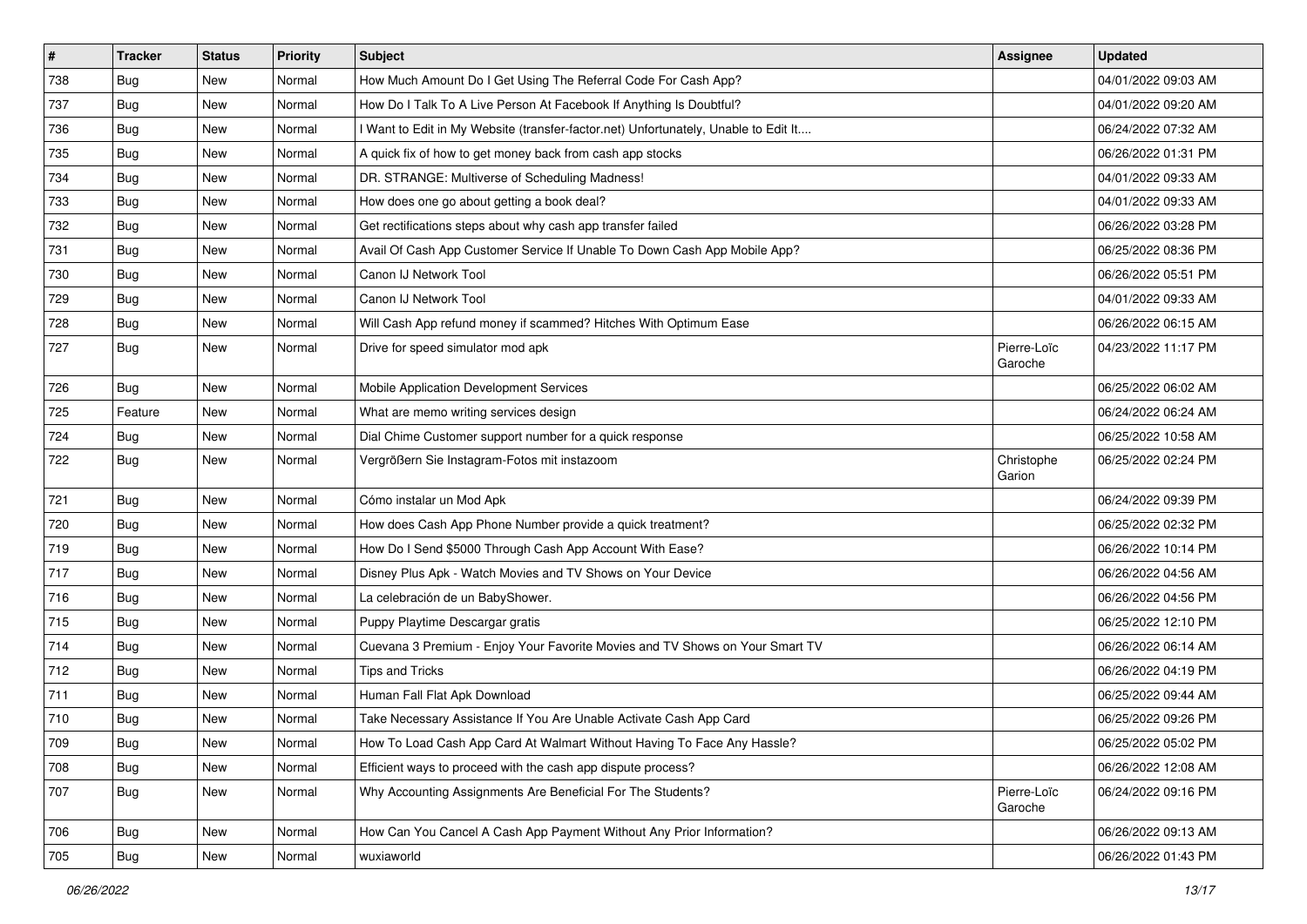| $\pmb{\sharp}$ | <b>Tracker</b> | <b>Status</b> | <b>Priority</b> | <b>Subject</b>                                                        | Assignee               | <b>Updated</b>      |
|----------------|----------------|---------------|-----------------|-----------------------------------------------------------------------|------------------------|---------------------|
| 704            | Bug            | New           | Normal          | Reach support team of Chime Customer Service for instant help         |                        | 06/25/2022 07:25 PM |
| 703            | Bug            | New           | Normal          | For real-time help, dial Facebook customer service number             |                        | 06/25/2022 02:00 PM |
| 702            | Bug            | New           | Normal          | Avail Chime Customer Service to know How To Get Chime Bank Statement  |                        | 06/26/2022 11:41 AM |
| 701            | <b>Bug</b>     | New           | Normal          | Why Law Essay Helper UK is Necessary?                                 |                        | 06/24/2022 03:17 PM |
| 700            | <b>Bug</b>     | New           | Normal          | Cómo descargar Poppy Playtime                                         |                        | 04/01/2022 09:30 AM |
| 699            | Bug            | New           | Normal          | Would you be able to utilize Cash App Twitch?                         |                        | 06/26/2022 01:31 PM |
| 698            | Feature        | New           | Normal          | Connect with cash app representative to ask about cash app flip scam  |                        | 06/26/2022 11:24 AM |
| 697            | Bug            | New           | Normal          | How to Descargar Pura TV For Android                                  |                        | 06/25/2022 06:01 AM |
| 696            | Bug            | New           | Normal          | How to Install the TuMangaOnline App                                  |                        | 06/26/2022 05:29 PM |
| 695            | <b>Bug</b>     | New           | Normal          | Refer Listas IPTV Apk                                                 |                        | 06/25/2022 08:23 PM |
| 694            | <b>Bug</b>     | New           | Normal          | How to Get Guidance On How To Cash App Withdrawal Limit?              | Christophe<br>Garion   | 06/26/2022 01:15 PM |
| 693            | Feature        | New           | Normal          | How To Get My Money Back From The Cash App To Your Wallet?            |                        | 06/23/2022 02:32 PM |
| 692            | Bug            | New           | Normal          | Esports 888b                                                          |                        | 06/12/2022 10:04 AM |
| 691            | <b>Bug</b>     | New           | Normal          | tea garden dublin                                                     |                        | 04/01/2022 09:31 AM |
| 690            | <b>Bug</b>     | New           | Normal          | campervan hire                                                        |                        | 06/26/2022 06:47 PM |
| 689            | Bug            | New           | Normal          | How to use twitch.tv/activate?                                        |                        | 06/25/2022 12:12 PM |
| 688            | Bug            | New           | Normal          | How to use twitch.tv/activate?                                        |                        | 06/24/2022 04:16 AM |
| 687            | Bug            | New           | Normal          | How to use twitch.tv/activate?                                        |                        | 06/26/2022 01:15 PM |
| 686            | <b>Bug</b>     | New           | Normal          | Welcome To The Most Demandable Mahipalpur Escorts Agency              |                        | 06/26/2022 04:37 AM |
| 684            | <b>Bug</b>     | New           | Normal          | Difference between paper map and online map                           |                        | 06/25/2022 06:57 AM |
| 683            | Feature        | New           | Normal          | Game creation                                                         |                        | 06/25/2022 11:12 AM |
| 682            | Bug            | New           | Normal          | Does Facebook customer service live chat allow to speak with someone? |                        | 06/26/2022 07:17 AM |
| 680            | Feature        | New           | Normal          | Word Jewels 2                                                         |                        | 06/26/2022 04:55 AM |
| 679            | <b>Bug</b>     | New           | Normal          | Word Finder helps you to play word games better                       |                        | 04/01/2022 09:34 AM |
| 678            | <b>Bug</b>     | New           | Normal          | How to be a winner in buidnow gg                                      |                        | 06/24/2022 06:57 AM |
| 677            | Bug            | New           | Normal          | Logo Design Services Near Me                                          |                        | 06/26/2022 02:32 AM |
| 676            | Bug            | New           | Normal          | Does Facebook customer service live chat allow to speak with someone? |                        | 04/01/2022 09:39 AM |
| 675            | <b>Bug</b>     | New           | Normal          | What Are Smart Tactics To Fix Cash App Transfer Failed Hurdles?       |                        | 06/16/2022 04:37 AM |
| 674            | <b>Bug</b>     | New           | Normal          | The best game in 2021                                                 | Pierre-Loïc<br>Garoche | 06/26/2022 03:10 PM |
| 673            | Bug            | <b>New</b>    | Normal          | Learn the basics of pixel art - Clear grid                            |                        | 06/26/2022 04:57 PM |
| 672            | Bug            | New           | Normal          | The easiest way to delete ringtones on iPhone                         |                        | 06/25/2022 10:02 AM |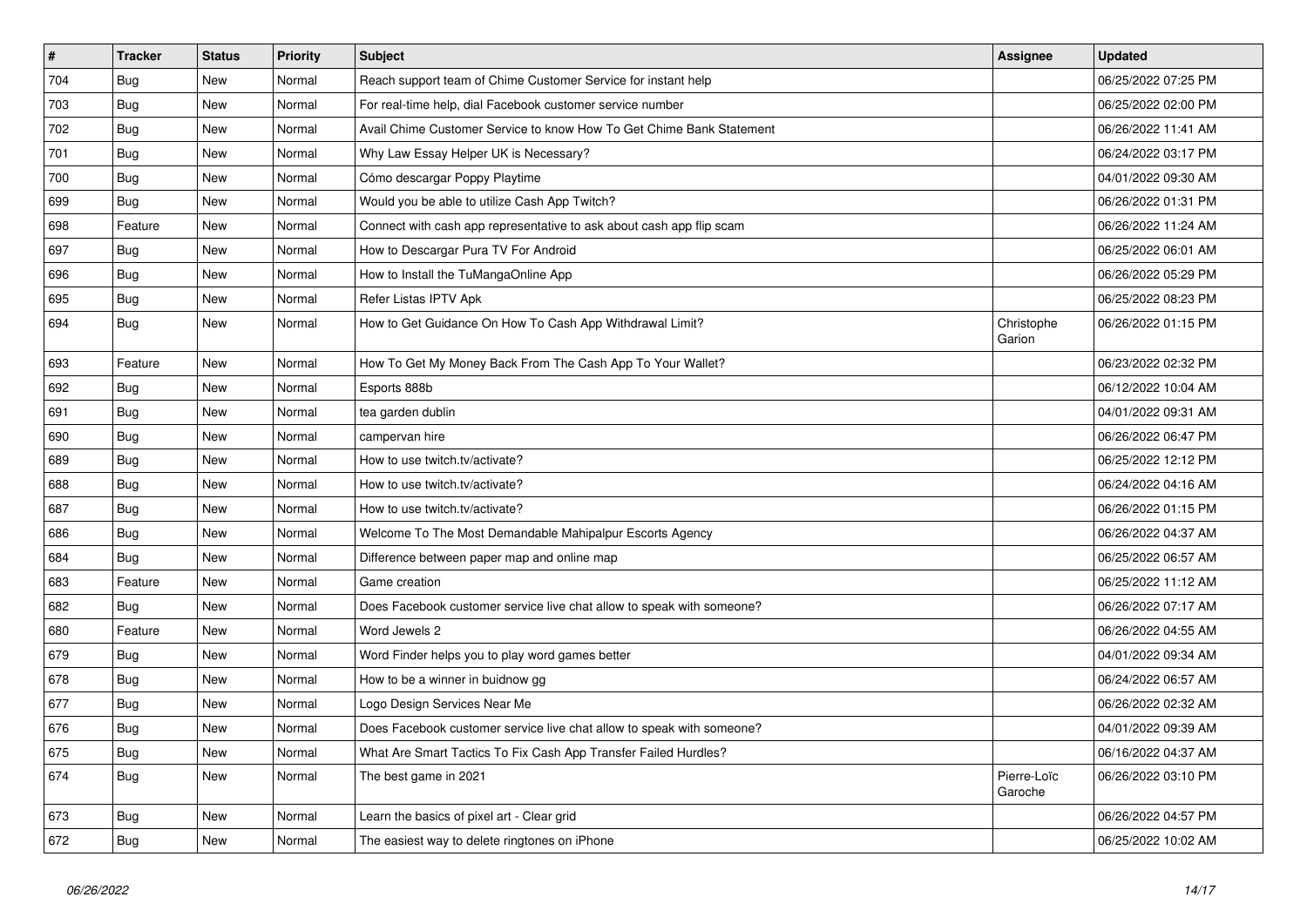| $\vert$ # | <b>Tracker</b> | <b>Status</b> | <b>Priority</b> | <b>Subject</b>                                             | Assignee               | <b>Updated</b>      |
|-----------|----------------|---------------|-----------------|------------------------------------------------------------|------------------------|---------------------|
| 671       | <b>Bug</b>     | New           | Normal          | Hot games                                                  | Pierre-Loïc<br>Garoche | 06/26/2022 12:40 AM |
| 670       | Bug            | <b>New</b>    | Normal          | JTWhatsApp Apk - The New and Improved WhatsApp             |                        | 06/17/2022 04:36 PM |
| 669       | Feature        | <b>New</b>    | Normal          | Nursing Assignment Help                                    |                        | 06/25/2022 12:41 PM |
| 668       | Bug            | <b>New</b>    | Normal          | Get to know Cash App Refund Process here                   |                        | 06/25/2022 08:53 PM |
| 667       | <b>Bug</b>     | <b>New</b>    | Normal          | What Is a Ringtone?                                        |                        | 06/25/2022 02:04 PM |
| 666       | <b>Bug</b>     | <b>New</b>    | Normal          | 470+ pages à colorier de Noël                              |                        | 06/26/2022 04:55 PM |
| 665       | Feature        | <b>New</b>    | Normal          | Look for a dedicated help with finance assignment          |                        | 06/26/2022 05:42 AM |
| 664       | <b>Bug</b>     | New           | Normal          | Tea TV Apk Download - The Best Way to Watch Movies Offline |                        | 06/26/2022 12:59 PM |
| 663       | <b>Bug</b>     | New           | Normal          | Know how the Cash app twitches words in a detailed way.    | Pierre-Loïc<br>Garoche | 05/22/2022 05:44 PM |
| 662       | Bug            | <b>New</b>    | Normal          | Oreo TV Download - The Easiest Way to Watch Live TV        |                        | 06/26/2022 10:14 AM |
| 661       | Bug            | New           | Normal          | Turbo VPN MOD APK Download                                 |                        | 06/24/2022 08:51 AM |
| 660       | <b>Bug</b>     | New           | Normal          | Anchovies Nutrition Facts And Health Benefits              |                        | 04/01/2022 09:40 AM |
| 659       | <b>Bug</b>     | <b>New</b>    | Normal          | Olive Oil Properties And Health Benefits                   |                        | 06/26/2022 12:59 AM |
| 658       | Bug            | <b>New</b>    | Normal          | Watermelon Nutrition Facts And Health Benefits             |                        | 06/26/2022 08:33 AM |
| 657       | <b>Bug</b>     | <b>New</b>    | Normal          | Coconut Nutrition Facts And Health Benefits                |                        | 06/26/2022 06:45 AM |
| 656       | <b>Bug</b>     | <b>New</b>    | Normal          | Kiwi Nutrition Facts And Health Benefits                   |                        | 06/23/2022 05:18 PM |
| 655       | <b>Bug</b>     | New           | Normal          | <b>Eggplant Health Benefits</b>                            |                        | 06/26/2022 07:21 PM |
| 654       | Feature        | New           | Normal          | <b>Peach Health Benefits</b>                               |                        | 06/23/2022 05:34 AM |
| 653       | <b>Bug</b>     | <b>New</b>    | Normal          | Jujube (Jinjoles): Properties And Health Benefits          |                        | 06/25/2022 03:18 PM |
| 652       | Bug            | <b>New</b>    | Normal          | Sesame Health Benefits                                     |                        | 06/26/2022 09:38 AM |
| 651       | <b>Bug</b>     | New           | Normal          | Salmon Health Benefits                                     |                        | 06/25/2022 07:05 AM |
| 650       | Bug            | New           | Normal          | <b>Cherries Health Benefits</b>                            |                        | 06/26/2022 12:57 AM |
| 649       | Feature        | New           | Normal          | Pear Health Benefits                                       |                        | 06/26/2022 02:53 PM |
| 648       | Feature        | <b>New</b>    | Normal          | <b>Plum Health Benefits</b>                                |                        | 06/26/2022 12:08 AM |
| 647       | Feature        | New           | Normal          | <b>Cranberry Health Benefits</b>                           |                        | 06/26/2022 09:45 PM |
| 646       | Feature        | New           | Normal          | Collaborative Research Group                               |                        | 04/01/2022 09:36 AM |
| 645       | Bug            | New           | Normal          | thong tin chinh xac nhat hom nay                           |                        | 06/26/2022 09:46 PM |
| 644       | Bug            | New           | Normal          | <b>TeaTV App Review</b>                                    |                        | 06/26/2022 04:40 PM |
| 643       | Bug            | <b>New</b>    | Normal          | Oreo TV Apk Download                                       |                        | 06/25/2022 10:46 PM |
| 642       | <b>Bug</b>     | New           | Normal          | thong tin thoi tiet ngay hom nay                           |                        | 06/26/2022 09:45 AM |
| 641       | <b>Bug</b>     | New           | Normal          | Get Best Economics Dissertation Writing Service            |                        | 06/25/2022 10:04 AM |
| 640       | <b>Bug</b>     | New           | Normal          | play game with me                                          |                        | 06/26/2022 01:19 PM |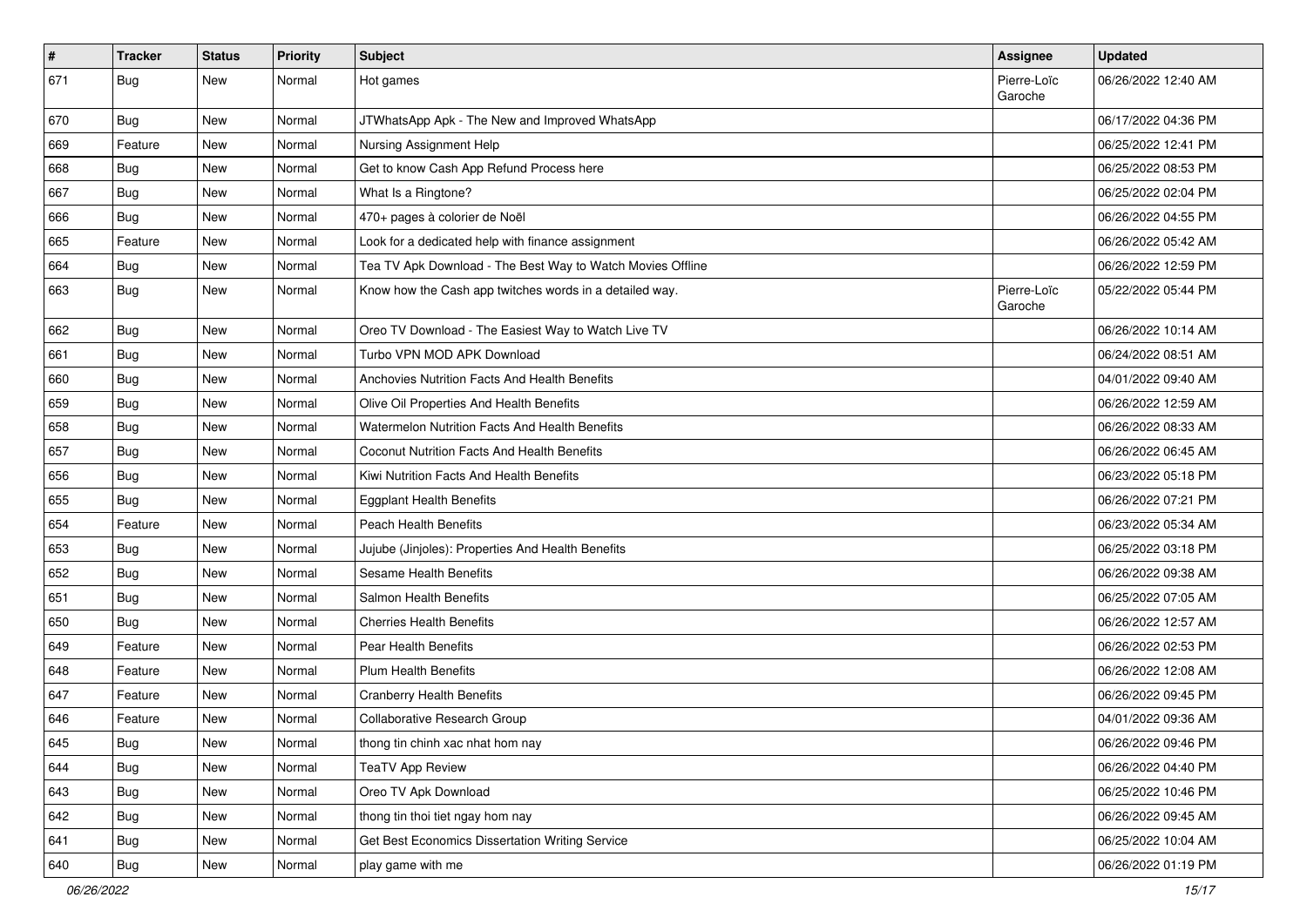| $\vert$ # | <b>Tracker</b> | <b>Status</b> | <b>Priority</b> | Subject                                                                          | Assignee               | <b>Updated</b>      |
|-----------|----------------|---------------|-----------------|----------------------------------------------------------------------------------|------------------------|---------------------|
| 639       | Bug            | New           | Normal          | thong tin chinh xac                                                              |                        | 06/26/2022 05:25 AM |
| 638       | Bug            | New           | Normal          | Run 3 game                                                                       |                        | 06/26/2022 06:31 AM |
| 637       | Feature        | New           | Normal          | Why do the Outlook rules not work in my account?                                 |                        | 06/26/2022 06:04 PM |
| 636       | <b>Bug</b>     | New           | Normal          | What is the most popular furniture color?                                        |                        | 06/25/2022 04:57 PM |
| 635       | <b>Bug</b>     | <b>New</b>    | Normal          | Buy Steroids Online with OurMedicnes.com   Best Quality Steroids                 |                        | 06/26/2022 12:01 AM |
| 634       | Bug            | New           | Normal          | Buy Vidalista Tablets (Tadalafil) at [\$25 OFF + Free Shipping] Vidalistatablets |                        | 06/25/2022 04:00 PM |
| 633       | Bug            | New           | Normal          | How i can i solve my issue                                                       |                        | 04/01/2022 09:38 AM |
| 632       | Bug            | New           | Normal          | CheapestMedsShop   100% Safe Medicines Online in UK & AUS.                       |                        | 06/26/2022 04:45 PM |
| 631       | <b>Bug</b>     | New           | Normal          | How Can I Load Cash App Card at Walmart straight away?                           |                        | 06/26/2022 04:07 PM |
| 630       | Bug            | New           | Normal          | How Can I Load Cash App Card at Walmart straight away?                           |                        | 06/26/2022 12:04 AM |
| 629       | <b>Bug</b>     | New           | Normal          | How Can I Load Cash App Card at Walmart straight away?                           |                        | 06/24/2022 07:55 PM |
| 628       | Bug            | New           | Normal          | CV reviewing services!                                                           |                        | 06/26/2022 06:49 AM |
| 627       | Bug            | New           | Normal          | <b>HELO</b>                                                                      |                        | 06/26/2022 06:42 AM |
| 625       | Bug            | New           | Normal          | The best free online driving directions tool                                     |                        | 04/01/2022 09:28 AM |
| 624       | Bug            | New           | Normal          | Use go with the Driving Directions for your go                                   |                        | 06/21/2022 04:54 AM |
| 623       | <b>Bug</b>     | New           | Normal          | Listen to online radio stations for mobile phones                                |                        | 06/26/2022 01:20 PM |
| 622       | Bug            | New           | Normal          | CheapestMedsShop   100% Safe Medicines Online in UK & AUS.                       |                        | 06/26/2022 05:27 PM |
| 621       | Bug            | <b>New</b>    | Normal          | Buy All Modafinil & Armodafinil Tablets @Buy Modafinil US                        |                        | 06/26/2022 02:20 AM |
| 620       | <b>Bug</b>     | New           | Normal          | Viagra Meds: Fastest & Quick Delivery On Your Doorstep - USA                     |                        | 06/26/2022 11:15 AM |
| 619       | Bug            | New           | Normal          | Online Trusted Medicine Store in US for Health - Genericmedsupply                |                        | 06/25/2022 01:55 PM |
| 618       | Bug            | New           | Normal          | Buy Steroids Online with OurMedicnes.com   Best Quality Steroids                 |                        | 06/26/2022 12:42 AM |
| 617       | Bug            | New           | Normal          | Buy Vidalista Tablets (Tadalafil) at [\$25 OFF + Free Shipping] Vidalistatablets |                        | 06/26/2022 10:11 AM |
| 616       | Bug            | <b>New</b>    | Normal          | Buy Anavar Tablets   Anavar For Sale in USA, UK & Australia                      |                        | 06/24/2022 03:52 PM |
| 615       | <b>Bug</b>     | New           | Normal          | CheapestMedsShop   100% Safe Medicines Online in USA UK & AUS.                   |                        | 06/25/2022 08:36 PM |
| 614       | Bug            | New           | Normal          | Como baixar o MOD APK no celular                                                 |                        | 06/22/2022 04:46 AM |
| 613       | Bug            | New           | Normal          | Buy Aspadol 100mg Tab Online in US, UK, AU   Erospharmacy                        |                        | 06/26/2022 09:10 AM |
| 612       | <b>Bug</b>     | New           | Normal          | Luxury Slingshot Rental                                                          |                        | 06/26/2022 02:02 AM |
| 611       | Feature        | New           | Normal          | Buy All Modafinil & Armodafinil Tablets @Buy Modafinil US                        |                        | 06/26/2022 05:44 PM |
| 610       | Feature        | New           | Normal          | CheapestMedsShop 100% Safe Medicines Online in USA UK & AUS.                     |                        | 06/26/2022 04:35 PM |
| 608       | Feature        | New           | Normal          | How To Do Hotmail Password Reset Without Phone Number?                           |                        | 04/01/2022 09:22 AM |
| 607       | Bug            | New           | Normal          | Vex 5                                                                            |                        | 04/01/2022 09:22 AM |
| 606       | Feature        | New           | Normal          | Play unblocked cookie crush 3                                                    | Pierre-Loïc<br>Garoche | 06/22/2022 04:12 AM |